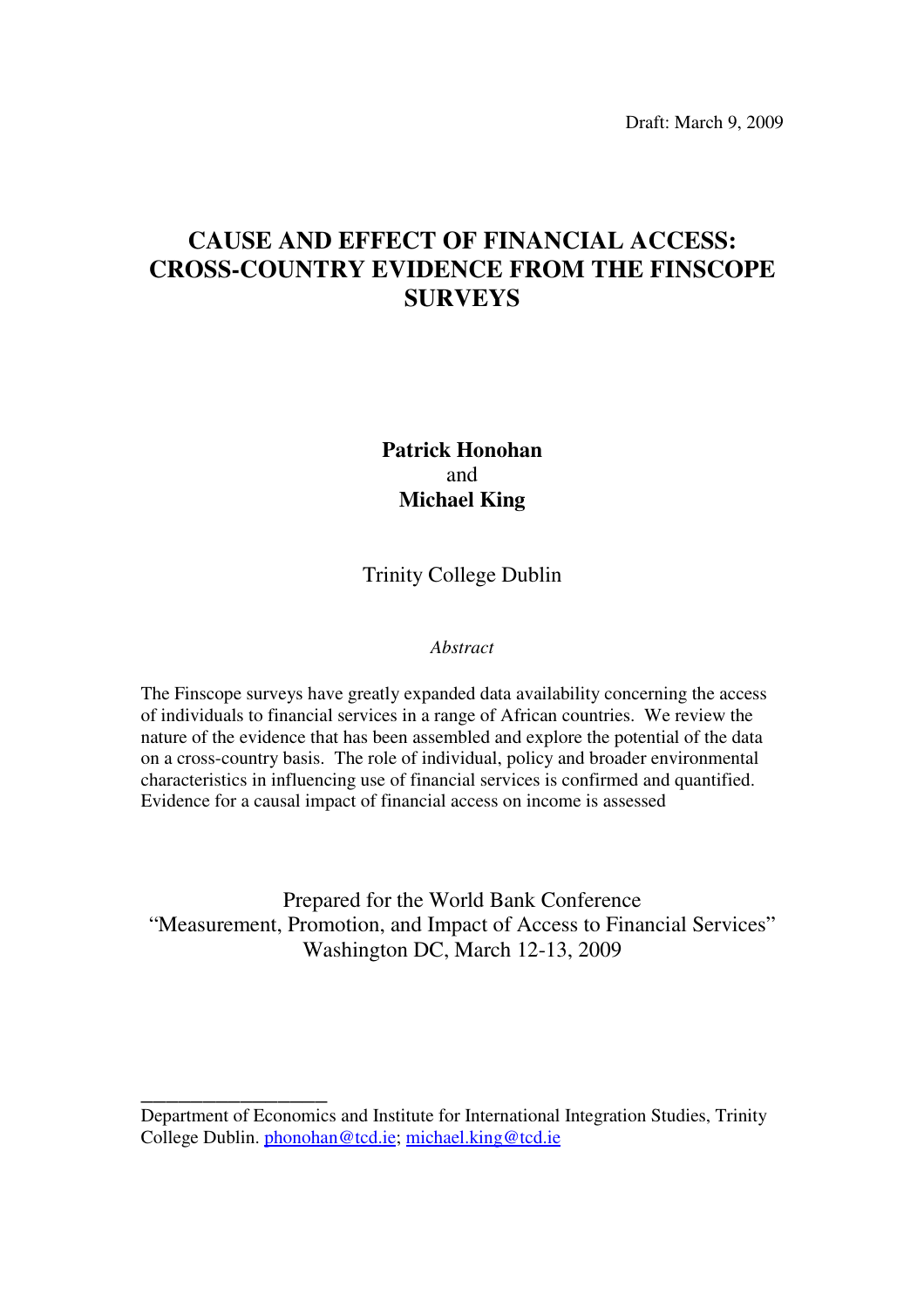### **CAUSE AND EFFECT OF FINANCIAL ACCESS: CROSS-COUNTRY EVIDENCE FROM THE FINSCOPE SURVEYS**

# **Patrick Honohan and Michael King**<sup>1</sup>

#### **1. Introduction**

-

Accumulating evidence at the national level on the household penetration of formal finance has enabled research to identify some of the main country characteristics that influence these penetration rates, and to obtain preliminary estimates of the magnitude of the effects (Honohan, 2008a,b). Mean income, the quality of national institutions, and indicators of geographical isolation such as population density or mobile phone penetration are strongly related to household financial penetration ratios, with additional factors such as age distribution also playing a role.

Such country-level modelling needs to be complemented by household level data to see if corresponding data at national, regional or individual level are also important, and to identify in addition what characteristics of individuals or households, or of their environment, help determine individual access to and usage of financial services. The limited availability of detailed surveys of household usage of financial services has slowed the accumulation of such evidence, especially at cross-country level (Beck and Demirgüç-Kunt, 2008).

Recently, however, the Finscope project, $<sup>2</sup>$  has begun to make a sizable difference by</sup> carrying out a large number of financial access surveys, mainly in Africa. Although the Finscope surveys for different countries are not constructed on a common template, they have sufficient commonalities to allow the data collected to be pooled in order to obtain more precise and robust estimates (Porteous, 2007).

Moving from causes to effects of financial access, the most striking fact about the current state of knowledge is the disconnect between evidence on the effects of national financial depth (seen as an imperfect proxy for overall financial

<sup>&</sup>lt;sup>1</sup> We are indebted to Darrell Beghin, Andrea van der Westhuizen and Dayo Forster for their generous assistance with the data and to David Porteous for valuable suggestions.

 $2$  Finscope is an initiative of the FinMark Trust, an independent trust, whose mission is "making" financial markets work for the poor." We are indebted to FinMark Trust for facilitating this analysis of the output of the surveys that have been conducted under their auspices.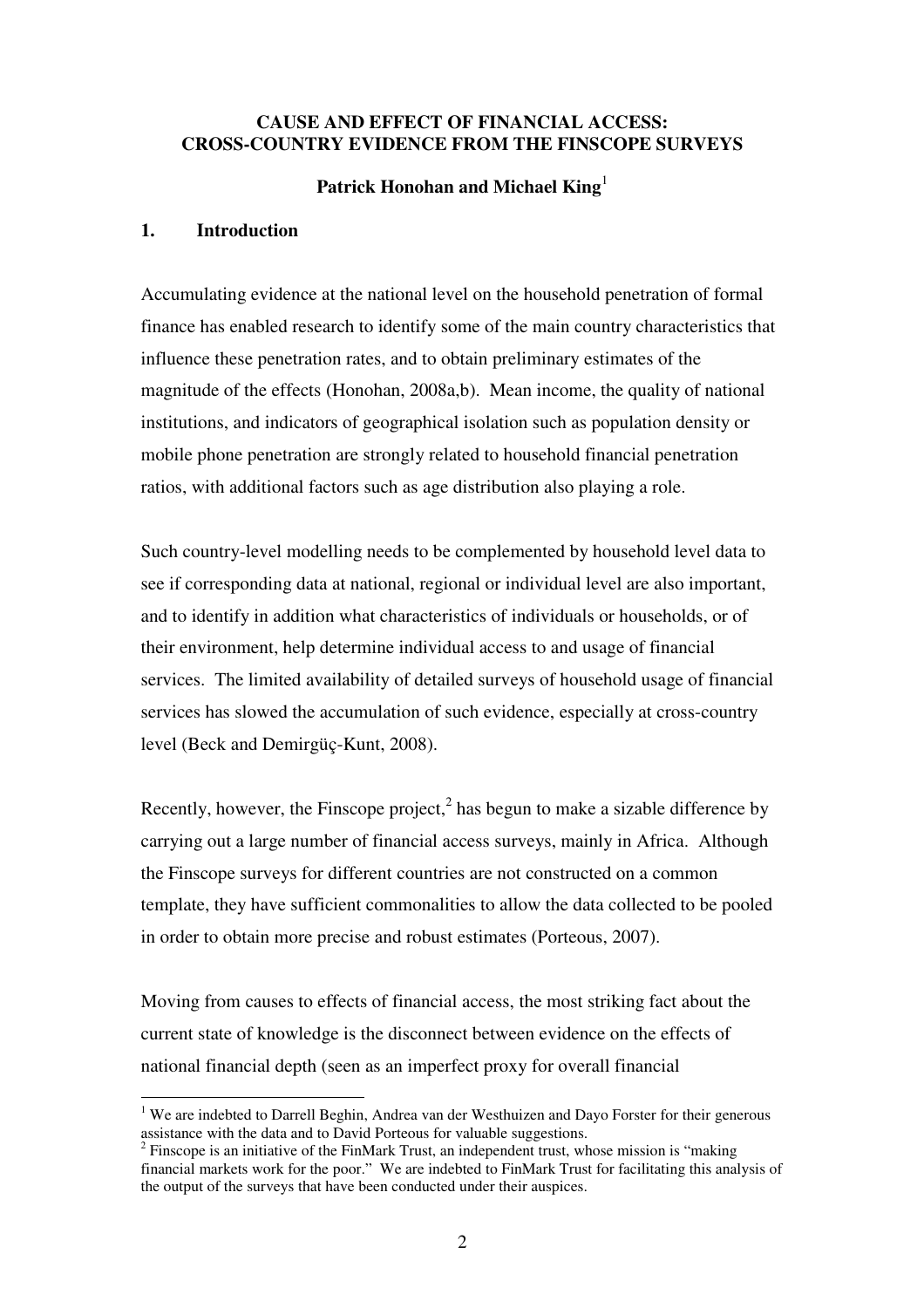development) and the effects of household financial penetration (Beck, Demirgüç-Kunt and Levine, 2005; Beck, Demirgüç-Kunt and Honohan, 2009; Honohan, 2004; World Bank, 2008). Thus, although considerable evidence at both cross-country and sectoral level confirms a causal role for financial sector development in contributing to economic growth and economic welfare – a confirmation not overturned by the recent severe collapses, following over-extension, in the financial systems of most advanced economies – surprisingly little evidence has so far been obtained to confirm a robust link at the micro level between financial penetration and the welfare of individuals and households. Can the Finscope data help uncover a reliably causal link here?

This paper explores both issues using the Finscope data. We begin (Section 2) by discussing the output characteristics of this new data source. While the early Finscope surveys of South Africa and its neighbouring countries are relatively wellknown, the roll-out to other countries is more recent and the findings from the new countries have been examined mainly at individual country level, and have not been as extensively considered on a cross-country basis by outsiders to the Finscope process (though see Porteous, 2007).

Section 3 outlines some of the broad findings of the surveys and how they differ from country to country. Section 4 re-examines the concept of financial access, and its policy relevance; we suggest that the currently fashionable "bucket" approach be superseded by a more conventional analytical approach. Section 5 models the influences on whether or not an individual uses financial services. Section 6 attempts to detect a microeconomic causal link between use of financial services and income. Section 7 concludes.

An overall finding of our work to date on these surveys is that, despite the common conceptual framework employed in each case, and despite the valuable work done by Porteous (2007), on which we have relied a lot, mapping the different questions asked in different countries into reliably consistent variables on a cross-country basis is difficult. The surveys can yield considerably greater riches when each country is considered in isolation.

3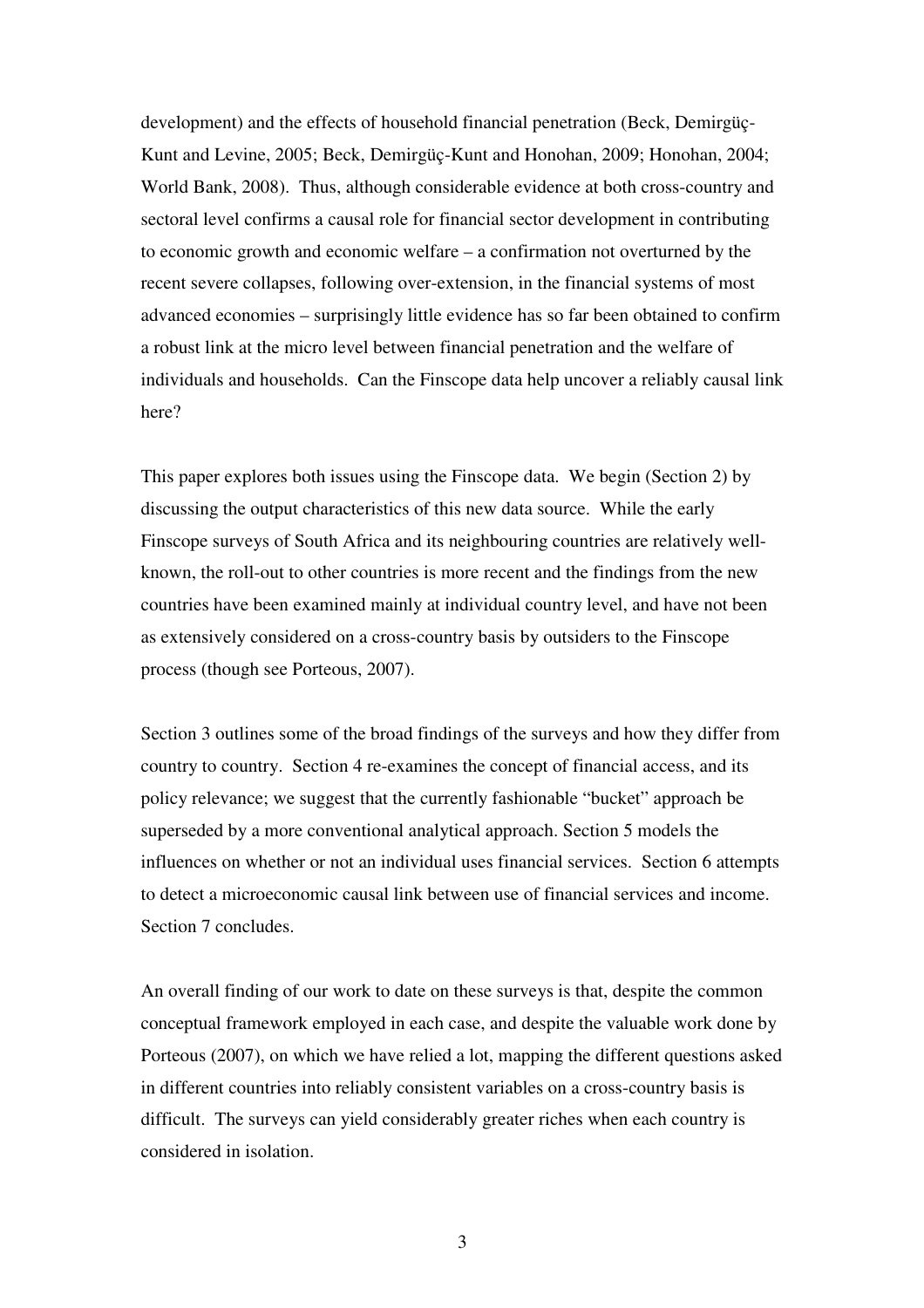#### **2. Output Characteristics of the Finscope Surveys**

The Finscope series of surveys has so far extended to eleven African countries<sup>3</sup> and also to Pakistan. These surveys, carried out between 2003 and 2008, represent an important step forward in the range and detail of information collected from a representative sample of individual users of financial services in these primarily low income countries.<sup>4</sup>

These surveys provide an unusual amount of detail on product and provider awareness and usage. Thus, for each country surveyed, information is collected on (i) the different types of financial product used; (ii) the types – and in some cases the identity – of financial service providers used; (iii) reasons for not using the different services (or for discontinuing use); (iv) awareness of different types of financial product and different providers. The questions asked are not exactly the same for each country, as is to some extent inevitable given the different product and provider ranges, but there is enough commonality between the surveys to allow quite a degree of cross-country comparison in regard to this dimension of the survey.

The Finscope surveys also provide a considerable amount of detail on characteristics of the respondent. In addition to age, level of education, sources of income and nature of occupation, and indicators of economic wellbeing (income, housing quality and tenure, deprivation), there are questions designed to determine financial literacy, attitudes to money, savings and investment, and psychological profile.

-

<sup>3</sup> Botswana (2004), Kenya (2006), Lesotho (Pilot 2003), Namibia (2004), Nigeria (2008), Rwanda (2008), South Africa (2004, 2005, 2006, 2007), Swaziland (Pilot 2003), Tanzania (2006), Uganda (2006) and Zambia (2005). Preparations are being made for surveys in Ghana, Malawi and Mozambique. For the current draft of the paper, full data from Botswana, Kenya, Namibia, Rwanda, South Africa (2006), Tanzania, Uganda and Zambia was available (though there is no income data for Kenya, hence it is not included in the analysis of Section 6). Full data for Nigeria are expected soon, and it is hoped to include these in a subsequent draft.

<sup>&</sup>lt;sup>4</sup> The sample size varies from 1200 in Botswana and Namibia to 21000 in Nigeria. Only adults were surveyed. The exact sampling approach differed from country to country; most involved stratified mutli-stage random sampling. Other details of survey methodologies etc are well documented on the Finscope website http://www.finscope.co.za.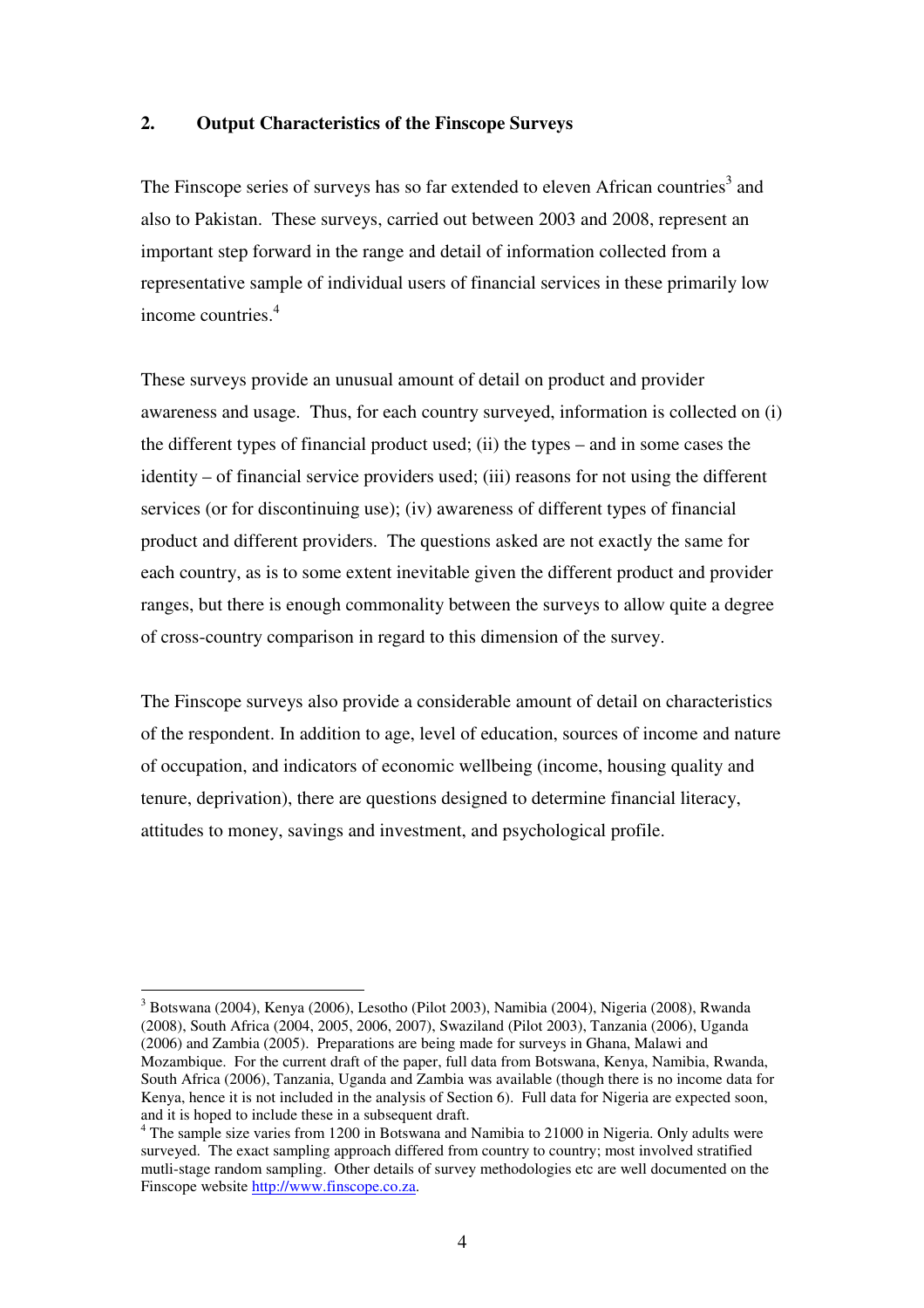For some of the countries, quite a lot of detailed quantitative information is collected about the structure of expenditure and income.<sup>5</sup> However, compared with the other most widely used detailed household survey model in Africa – the LSMS – the Finscope surveys do not in general attempt to build a rounded profile of each household's economic activities. Instead, the focus is on the means used to effect borrowing, saving, insurance and payments.

#### *The Core Financial Access Question*

-

In particular, the Finscope surveys do allow us to get an answer to the core question: does the surveyed individual have an account at a formal or semi-formal financial institution? If only one question can be asked, this should be it. Of course we are interested also in whether it is a savings or deposit account, or a loan account or an insurance policy, but we also know that each of these performs consumption smoothing and risk-pooling functions. Furthermore having an account at an intermediary can help open the door to a range of products.

Actually, although (at the time of the enhanced effort to collect access information towards the beginning of the Year of Microcredit) it was widely discussed among practitioners (cf. Honohan, 2005), this question remains without a widely agreed precise definition, especially in regard to *what is a semi-formal financial institution?* and to a lesser extent, around the question of *what is "an account"?*

The question of formality arises because we know that wholly informal financial arrangements are pervasive in developing countries, but they do not offer the low cost and broad risk-pooling of modern financial technologies. But what do we mean by "formal"? $6$  One approach is to consider as a formal financial institution only those which are subject to prudential regulation by a financial regulator.

 $<sup>5</sup>$  For example in Rwanda, where budget shares are elicited by the – somewhat patronizing but</sup> nevertheless plausible – technique of asking respondents to assign 17 smooth sticks into 12 heaps representing different spending items.

 $6\overline{B}y$  informality in this context, observers may be referring to any of several dimensions such as: no proper accounts being maintained, whether in terms of a ledger of receipts and payments, or any balance sheet or profit and loss account; no clear separation between the finances of the promoter or leading figure and that of the financial intermediary *per se*; the financial intermediary not a distinct legal entity; transactions not reported to the tax authorities; not subject to official prudential regulation.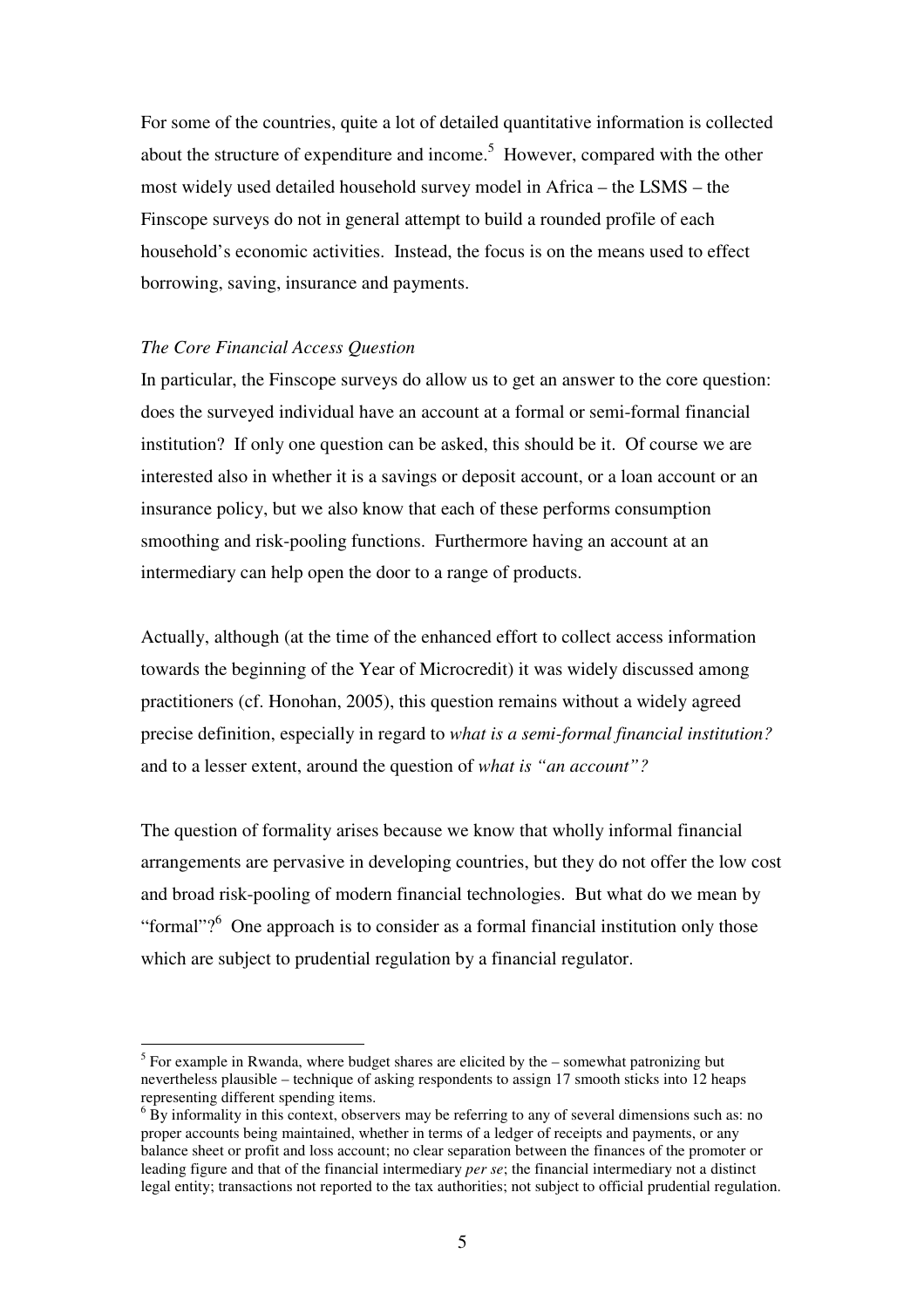But NGOs and other donors offering credit but not deposit services, and also nonfinancial firms such as supermarkets, may also provide financial services that pertain to modern finance to the same extent as banks, but are not prudentially supervised as financial institutions.

Furthermore, there is another vague boundary when it comes to financial cooperatives which might be subject to some lightly-enforced reporting requirements to a Ministry of Cooperatives, but are, in some aspects their operations, closer to an informal rotating savings and credit association.

In practice, Finscope has resolved this issue of the formal-informal boundary on a country-by-country basis, defining different named intermediaries or locallyunderstood categories of financial intermediary as above or below the line, or even (as in the case of Tanzania) asking a series of probing questions concerning the operations and governance of informal or semi-formal institutions with which the respondent has a relationship.<sup>7</sup> The collection of detailed information allows the analyst to experiment with alternative classifications of intermediary.<sup>8</sup>

Regarding the issue of deciding what an account is, Finscope finesse this question by substituting the closely-related issue of whether the respondent is currently making use of any of a set of defined products.<sup>9</sup>

Finscope assigns significance to use of informal services through ROSCAs, moneylenders and the like.<sup>10</sup> Only if a respondent reports no use of these informal

<sup>&</sup>lt;sup>7</sup> For example: Does the savings group to which you belong have..." a receipt book for any money received"; "a treasury/finance official who is not also the chairman"; "more than one signatory on the cheque book"; "A money box with more than one key"?

<sup>&</sup>lt;sup>8</sup> The classification used by Porteous (2007) are generally followed here. As he points out, they do not always correspond to that used in the original country reports. Full details of the classification used are in the separate Data Appendix (available from the authors).

<sup>&</sup>lt;sup>9</sup> For Nigeria, these products are: "ATM card, debit card, valu card, credit card, savings account, current account, fixed deposit account, mortgage loan, overdraft, Islamic loan or Islamic financing investment, pension scheme, shares on the stock exchange." In practice, 92 per cent of those reporting any of these (with a bank) have a savings account.

<sup>&</sup>lt;sup>10</sup> The definition in Nigeria is "savings clubs/pools, Esusu, Ajoo, moneylenders". For Uganda, a semiformal category includes SACCOs and MFIs, whereas ROSCAs, ASCAs and VSLAs are treated as informal. Registered micro-lenders are included as formal in Zambia, whereas unregistered microlenders, e.g. Kaloba, Savings Clubs/Chilimba are treated as informal. In Kenya, the names of 25 SACCOs are listed, but in most of the other countries at most a few specific informal entities are identified by name.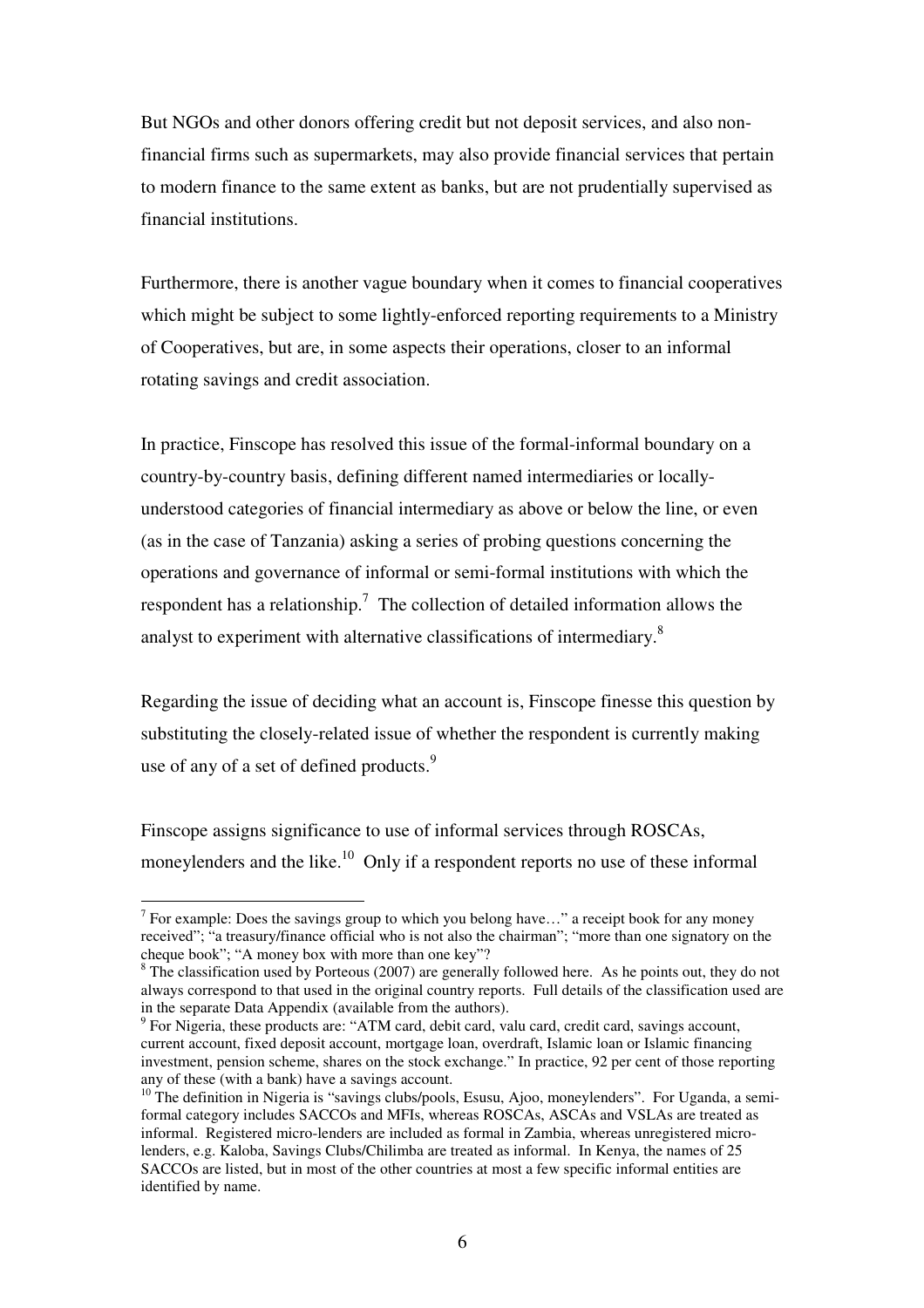providers is it treated as financially excluded. As against this it can be argued that the "financially excluded" category is a less clearly-defined concept, with no very persuasive demarcation between it and the category of those served informally. Even those that are so excluded likely use bank notes, and many would likely be able to source funds from an illegal moneylender, even if they are not doing so at present. So we will not further consider the financially excluded category, concentrating instead on whether or not respondents use a formally service provider (and to a lesser extent on whether they are "banked").

There is also the question of whether we should be thinking of the access of a household, or the access of an individual. The issue here is how decisionmaking and financial arrangements are organized within the household. If the household is effectively a unitary economic actor, but the chosen respondent is not the individual in the household who actually conducts the financial transactions, then the response may greatly underestimate the degree to which individuals do have the benefit of financial access (Lundberg and Pollak, 1996). On the other hand, if decisionmaking and resource-sharing in the household is partly based on individuals' independent decisions, asking questions about the household's activities as if they were unitary may also mislead. Finscope has gone for the individual approach, though in some countries respondents have also been asked whether they have indirect access to certain services through other household members.

#### *Reliability of responses*

Some of the questions asked in Finscope surveys are intrusive, to say the least. This is to some extent inevitable if one is to uncover facts and attitudes relating to finance. But, as a result, reliability of the responses might be questioned.

For example, in relation to the questions on income,  $11$  fully 39 per cent of the Nigerian sample either reported no income or declined to answer a question on income. On the other hand, in Rwanda, the interviewers may have been more persistent: fewer than 2 per cent declined the question, there were 3 per cent "Don't Know's" and fewer than 1 per cent reporting zero income. The Nigerian reticence

 $11$  No such questions were asked in Kenya.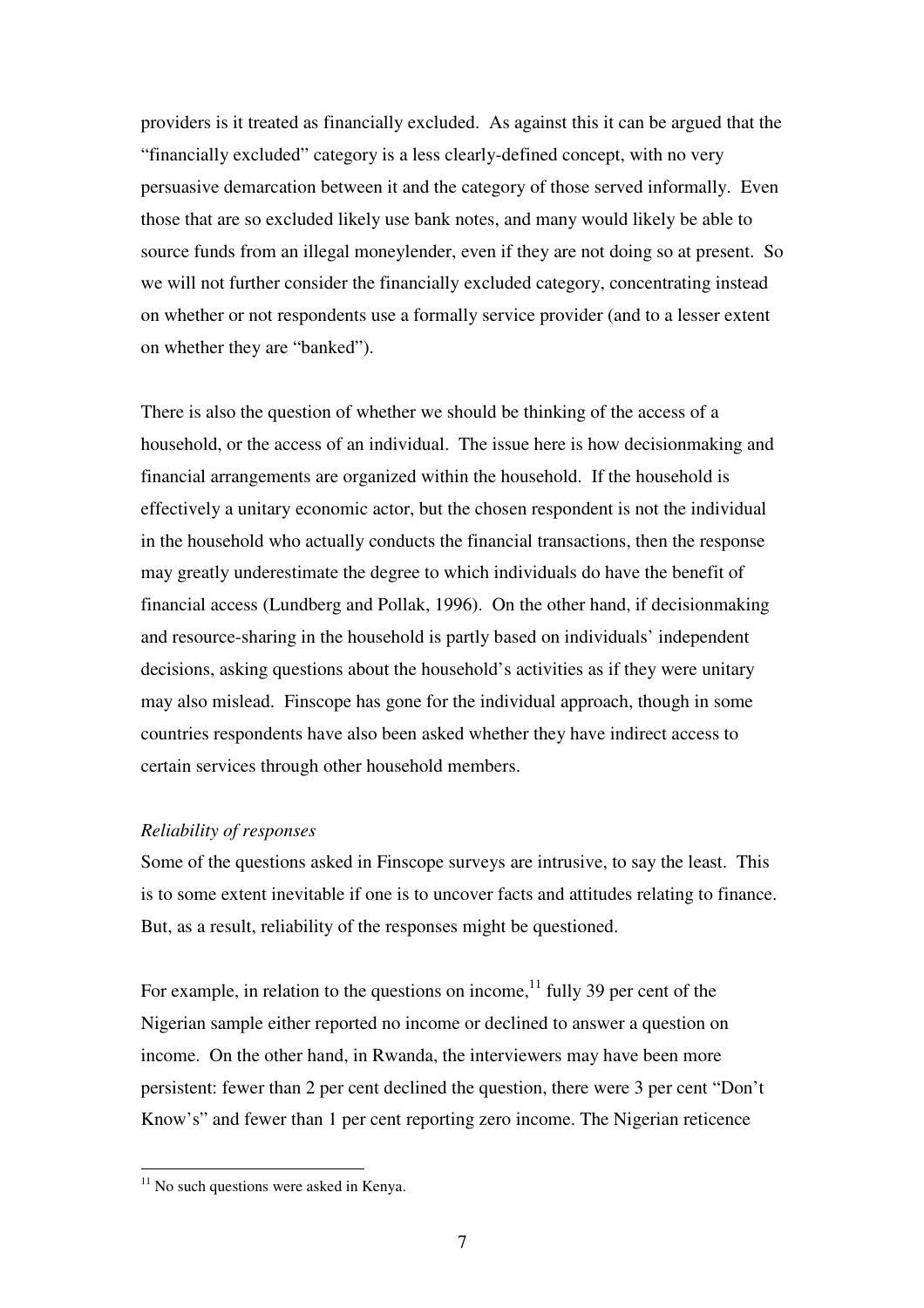hampers statistical analysis, but the accuracy of the Rwanda responses are not known either.

The psychographic questions are also intrusive or at least surprising in a way that might hamper reasonable responses. For example, to be asked (as in Kenya) whether you "avoid taking risks with your money or resources" might be an unproblematic question to be faced with, though "You are satisfied with the little you have and focus on how to use it properly" sounds like hard to disagree with. But "you often don't feel in control of your finances" (also Kenya), seems definitely moving into the realm that one might be reluctant to discuss honestly with the survey team, and "I feel I am a failure", "I feel anxious, tense and a sense of panic; I am constantly worried and unsettled", "I don't feel I really belong - I want to be more accepted" and "I don't really have a close relationship with anyone" seem very intrusive. All of these from the Tanzania survey. Similarly intrusive questions were asked in Rwanda: "I feel like my life is emotionally empty", "I experience feelings of depression or hopelessness". Nevertheless, interviewers received a full set of responses to these questions – no refusals, no "Don't Know's."

Understanding of the questions might also be questioned. In the Zambia survey, a rather over-comprehensive list of products was offered to respondents. Not surprisingly, 99.8 per cent of respondents admitted they had never heard of real-time gross settlement (RTGS). Amusingly, the other 0.2 per cent claimed to have formerly used this product (which in fact is only available to commercial banks). Another product in this list was "Swift transfer", referring to electronic money transfer using the services of the Society for Worldwide Interbank Financial Telecommunication. This is a product which could be used indirectly by bank customers, so it is not surprising that 0.6 per cent of the sample said they have used this, but perhaps a little surprising that 2.3 per cent said they had used it in the past but not now. Likely they misunderstood the term to mean simply a fast or speedy method of sending money.

#### *Market research/market development*

A significant part of the Finscope agenda seems to be driven by a market research and market development perspective. Thus the questions are designed to see what characteristics distinguish existing from potential customers, and in particular what

8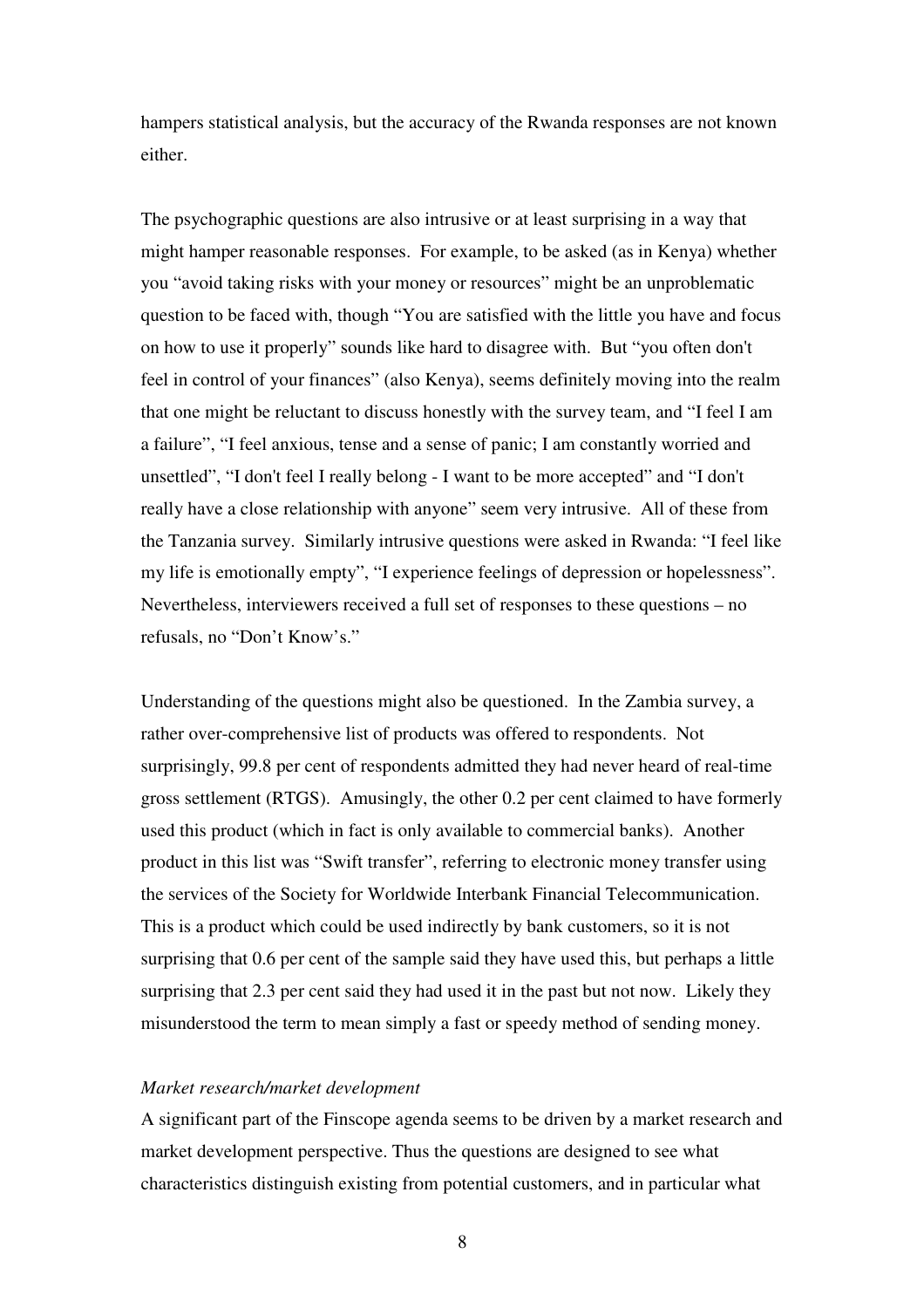reasons do non-users give for the fact that they do not use available products. Is it something that could be fixed with action from providers (e.g. location, relevance of products, quality of service provision) or policy (e.g. documentation requirements, financial literacy)? Is it because potential customers are unaware of the usefulness of the products to them, or because they have cultural or religious issues with using them, or is it simply because they don't need the product.

Note that this approach is similar but not identical to the alternative break-down of causes presented in *Finance for All* (World Bank, 2008) where "involuntary exclusion" was broken down into (a) insufficient income or high risk; (b) discrimination; (c) contractual / information framework or (d) price and product features.

The difference lies in the perspective. The *Finance for All* perspective is an analytical one coming from outside the bank-customer relationship. Finscope is asking about how the customer perceives this relationship. But weaknesses in the contractual/information framework will not be visible to the customer and will leave few traces that can be reliably detected by the customer. It is not evident that the Finscope questions have been chosen to uncover hidden traces of such systemic factors from subtle indicators that might be detectible by the potential customer, albeit uninterpreted as such. For example, only indirectly will the customer be aware of discrimination *as such*; instead they may detect rudeness on the part of staff, and an inability to communicate in the customer's language. Questions of this type are posed, though probably with the perspective of a bank's head office in mind, rather than with a view to detecting discrimination that is sanctioned by the bank.

Potential customers may also not be aware of the perceived risk they present to the supplier, nor of the extent to which price and product characteristics could be modified and hence could be adapted to the needs of the customer. For example, the customer might say the bank branch is too far away from where they live and work. Could the bank provide a closer point of service at a reasonable cost? Or is this an irreducible cost element? We do not know. There is only so much that can be uncovered with a household survey on its own. Combining this information with supplier information to get to grips with what barriers can easily be overcome is

9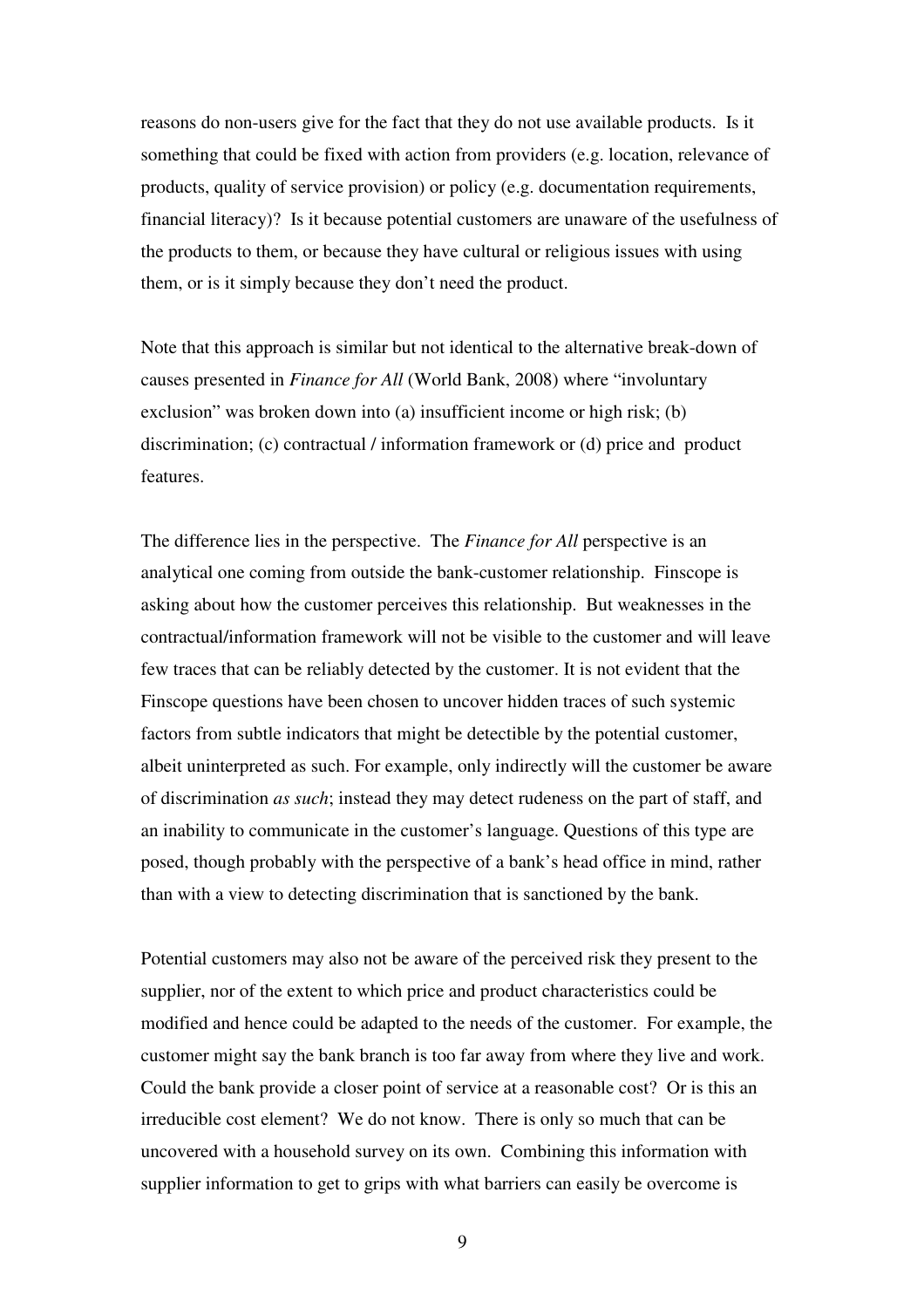likely to be easiest for the service provider. Accordingly, the Finscope responses can be of great help to a financial services provider contemplating how the market can be developed and how market share can be built. Hence the impression that the Finscope approach has much of the market survey about it.

## **3. Main characteristics revealed**

-

The surveyed countries include some of the poorest in the world.<sup>12</sup> It is not surprising that they also display very low penetration of financial services. Previous survey estimates have put usage of formal financial services as low as 5 per cent in Tanzania, foe example (Finscope's more probing interviews lift this number somewhat).

On the other hand, three of the countries in Southern Africa: Botswana, Namibia and South Africa, are middle-income countries with some of the highest mean incomes in Sub-Saharan Africa; they are also countries with exceptionally high levels of inequality.

Overall the penetration percentages are low, with a simple average of 29 per cent banked across the aggregate sample. This ranges from 15 per cent in Rwanda to 62 per cent in South Africa (Table 1). There is a clear positive correlation between mean income and penetration (Figure 1).

Looking at sub-categories the patterns are mostly predictable, though with some surprises. Thus:

- − Urban penetration rates are considerably higher than those in rural areas, notably in Nigeria, where urban penetration at 39 per cent is almost three times rural penetration at 14 per cent.
- − There is greater penetration among men than women, with the highest gap in Nigeria (27 per cent against 15). But for several countries the gap is not wide,

 $12$  For an overview of financial sector issues in Sib-Saharan African countries, see Honohan and Beck (2007).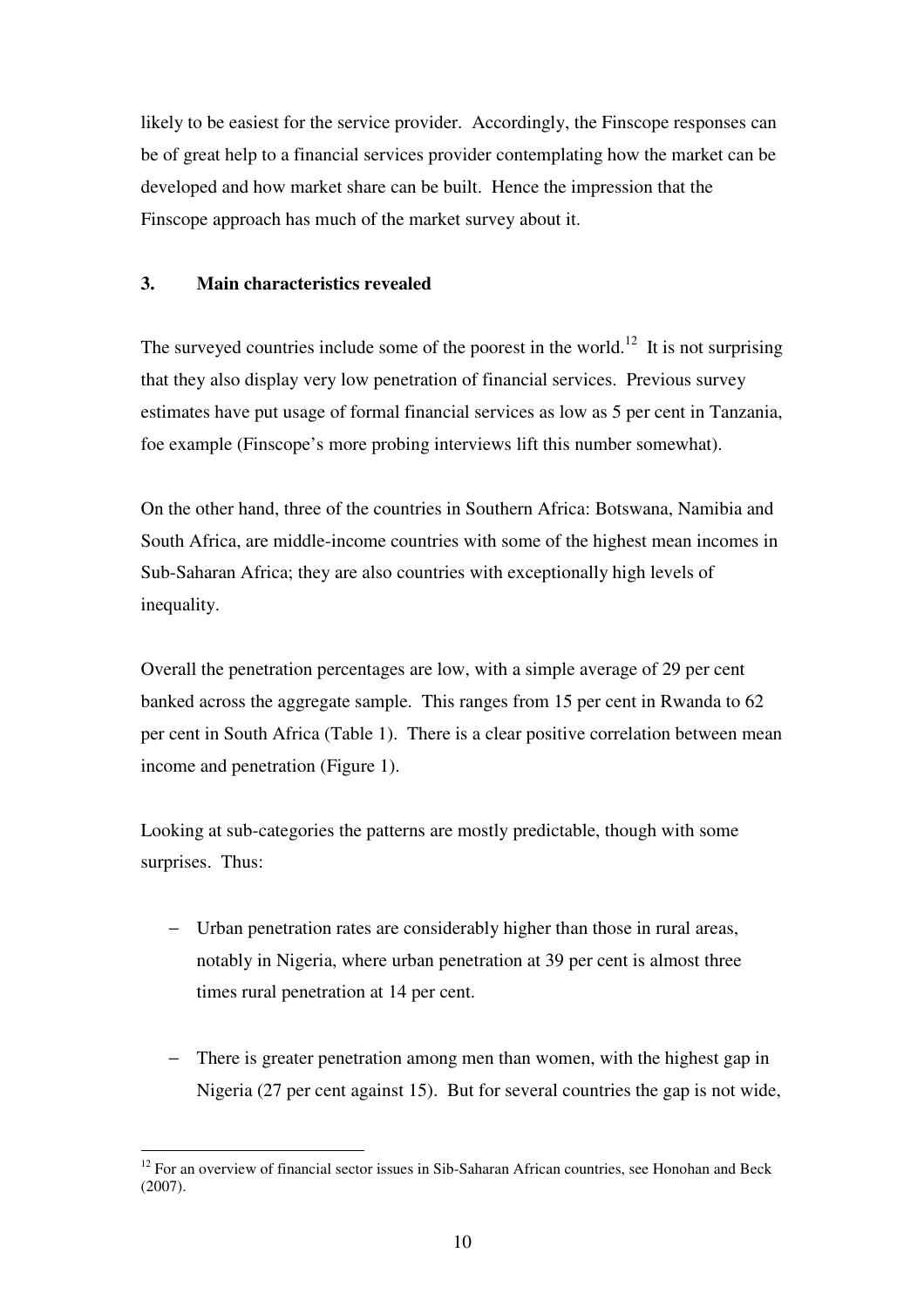and in Zambia, exceptionally, a higher proportion of women than men report usage.

- Education is a clear predictor of usage, with the highest education category having penetration rates between three and sixteen times that of the lowest – the only exception being Uganda where the ratio is only twice.
- The middle-aged tend to have slightly more usage than the youngest and oldest age categories, but the differences here are rather slight.
- Most surprisingly, although there is lower penetration among the poorest (less than \$1 a day) in Southern Africa, this is *not* the case in Tanzania, Uganda and Zambia. This is a surprising finding, especially since penetration overall is low in these countries, so it could hardly be attributed to exceptional outreach efforts by the microfinance, post office or cooperative sectors. Perhaps it casts some doubt on the reliability of reported income data at the low end.

### **4. Access and usage**

#### *Determinants of access*

At the end of the day, the concept of access as commonly used is one that sits uneasily with economic analysis. Non-economists tend to employ this term in a way which implies that universal usage is the unquestioned goal regardless of cost. Thus they may use the philosophical language of Rights rather than the economics language of Welfare. Universal usage of financial services is not an impossible longterm policy goal After all, virtually all adults in densely populated advanced economies such as the Netherlands already have an account at an intermediary today.

There has been much discussion of voluntary exclusion. This is clearly important for specific products, such as credit, at a certain point of time and even throughout the life-cycle depending on the household's endowments, consumption patterns and occupation. (There are also some who self-exclude for religious or ethical reasons). But for access to *any* financial service, self-exclusion by well-informed households or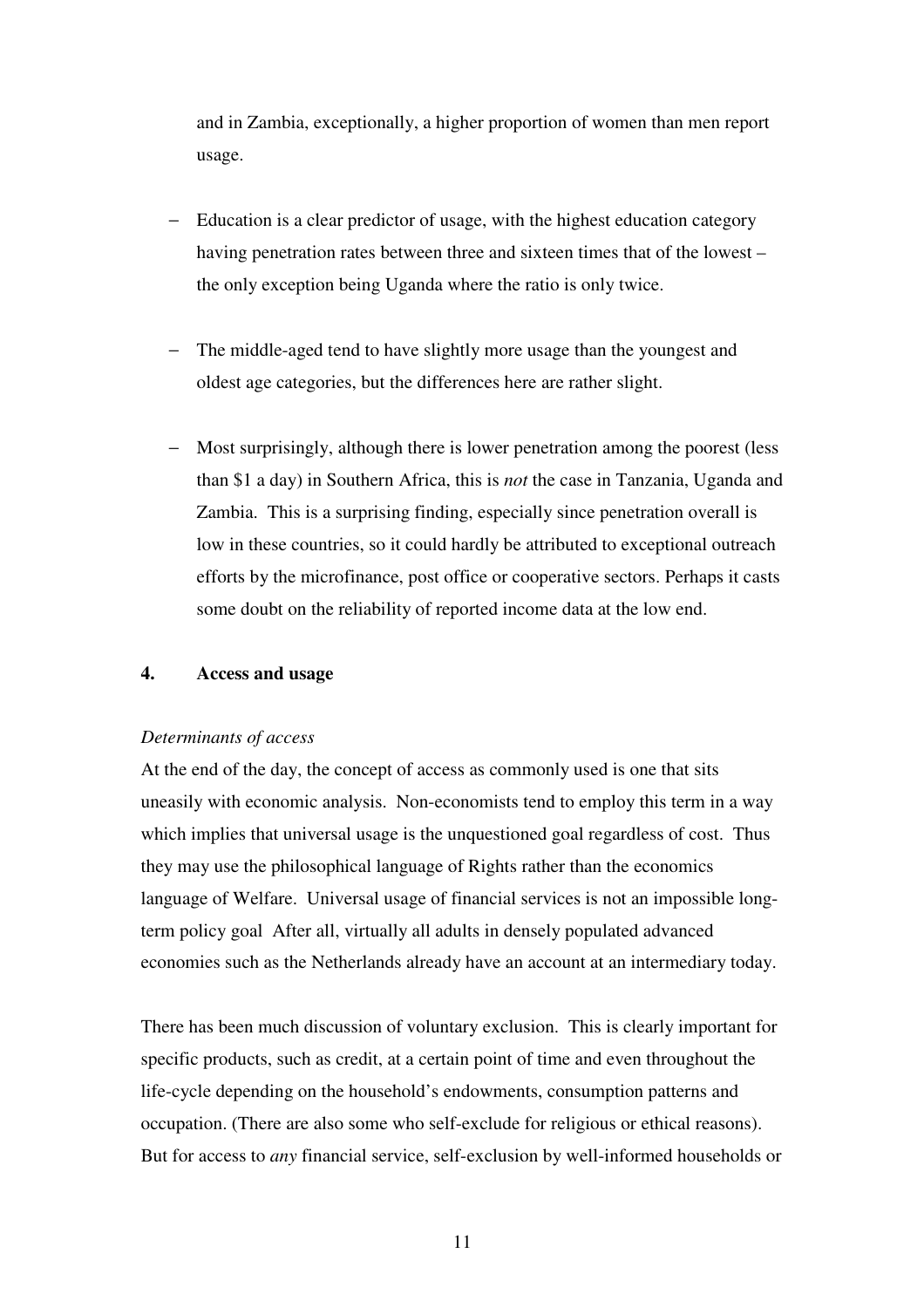individuals is unlikely. From this point of view, and the distinction between access and usage or penetration (of formal financial services in general) does not seem as central an issue as it is for credit. This is just as well, given the ambiguity of the concept of access.

It has become customary in policy discussion of financial exclusion to go beyond the classification of the excluded into voluntary and involuntary, to propose a further partition into the different reasons that explain a particular individual's exclusion (cf. Claessens, 1996, World Bank, 2008). However, this "buckets" approach seems artificial and unduly constraining for analytical and quantitative purposes. More conventionally we can think of there being a number of influences on whether a given individual uses formal financial services or not, and the effect of these influences can (as is customary) be modelled as a continuous function.<sup>13</sup>

So how do advanced economies achieve such high penetration rates without direct subsidy? Presumably, this can be attributed to a combination of (i) excellent social, legal and regulatory institutions lowering the cost to intermediaries of providing services; (ii) excellent organizational and technological efficiency of financial service providers and a suite of services well-adapted to customer needs (and little or no discrimination); (iii) high population density and excellent transport infrastructures which mean that physical distance to points of service (or electronic access) is low and hence the non-price costs to the customer of using the services are low; (iv) high income of even relatively poor people in such countries.

Inclusion of (iii) and (iv) in this list alerts us to an obvious fact that needs to be borne in mind. Achieving universal penetration of financial services is a task which, if unsubsidized, must await the achievement of much higher levels -- and a reasonable distribution -- of national income. Yet, pending achievement of higher income (a goal to which many policies, including financial policies, contribute), there are specific policy measures – to be taken by governments or benevolent financial service providers – which can help expand access. The search for such policies is a major motivation for financial access surveys.

 $13$  This also now seems preferable to the "barriers" approach discussed in Honohan (2005).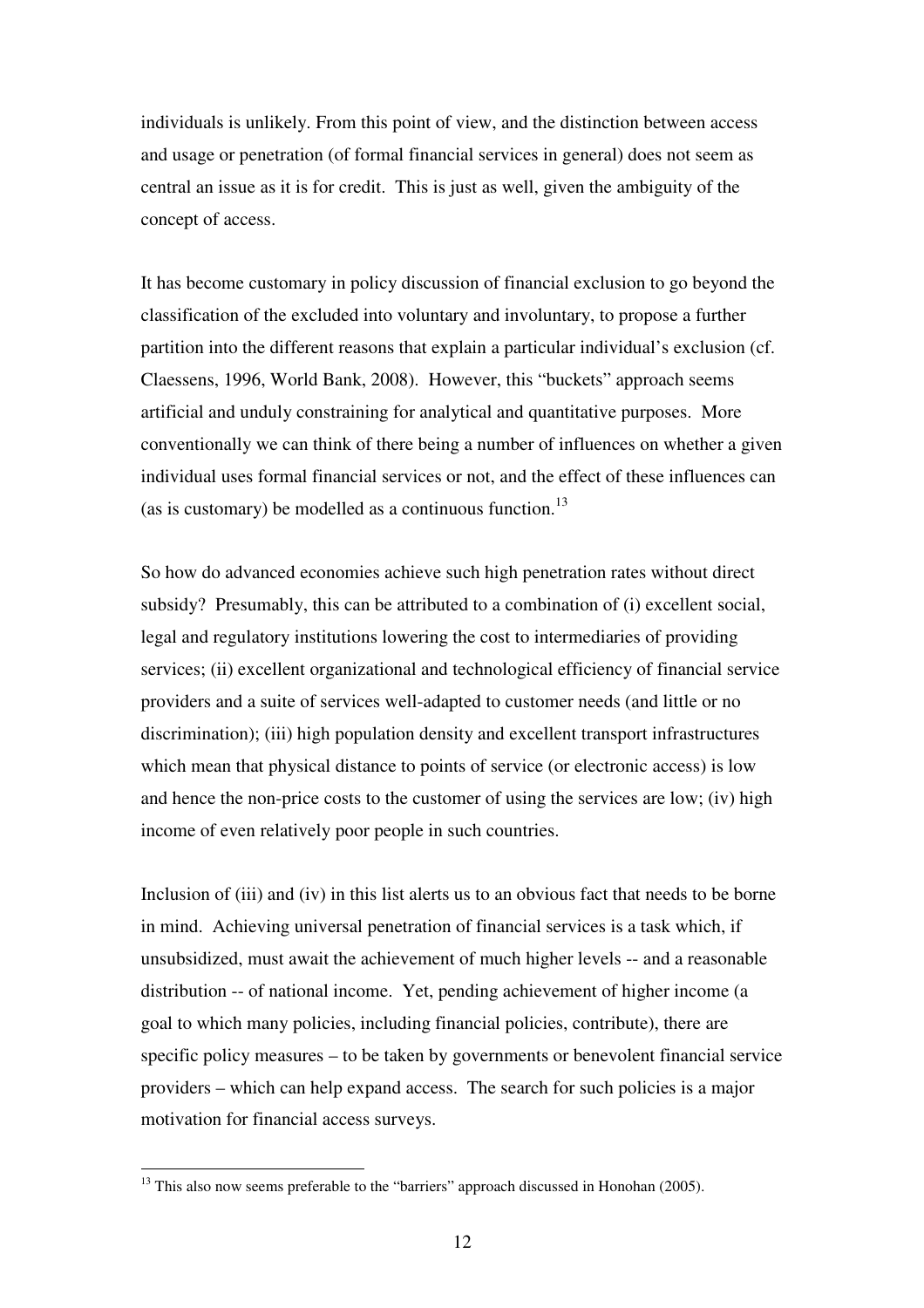In fact, the financial access policy agenda relates only to the institutions and policies of public (i) and private (ii) agents. Even if these aspects are brought to the highest possible standard, a country not so well-endowed under the broader economic and environmental headings (iii) and (iv) will not reach anything like universal access without specific subsidies. $14$ 

Assessing a country's overall financial access achievement should thus be conditioned on the non-financial determinants (iii) and (iv). This has been attempted (Honohan, 2008a) and the performance of the countries under review is reported in Table 2 (based on equation 3.4 in Honohan (2008a). As far as the countries with Finscope surveys are concerned, it seems that Lesotho, Tanzania, Ghana, Pakistan, South Africa and Kenya are the countries with the poorest performance of the access agenda, whereas Uganda, Nigeria, Malawi, Swaziland and especially Rwanda are the most overperforming. (This uses Honohan, 2008a, penetration percentages).

In this way, aggregate cross-country regressions can help isolate access underperformance or over-performance conditioned on country characteristics that can hardly be affected by financial access policy. Moving to the individual micro level, equations explaining individual usage on the basis of national, regional and individual characteristics can equally allow us to isolate those factors that can reasonably come under the influence of financial access policy. Estimating such an equation is the topic of Section 5.

# *Consequences of access*

<u>.</u>

Financial access for households is not an end in itself. It is sought with a view to improving the welfare of the households themselves and may also achieve spillover effects on the economic and social prosperity of whole communities. But does it do so? Evidence from studies of the beneficiaries of microfinance schemes show some positive effects, but are hampered by econometric problems of endogeneity and sample selection bias. As mentioned above, if attention is confined to studies of

<sup>&</sup>lt;sup>14</sup> Should there be specific subsidies for financial access? This of course needs to be balanced with other competing claims on public funds. Much of the recent financial access agenda is primarily concerned with non-subsidy ways of achieving progress.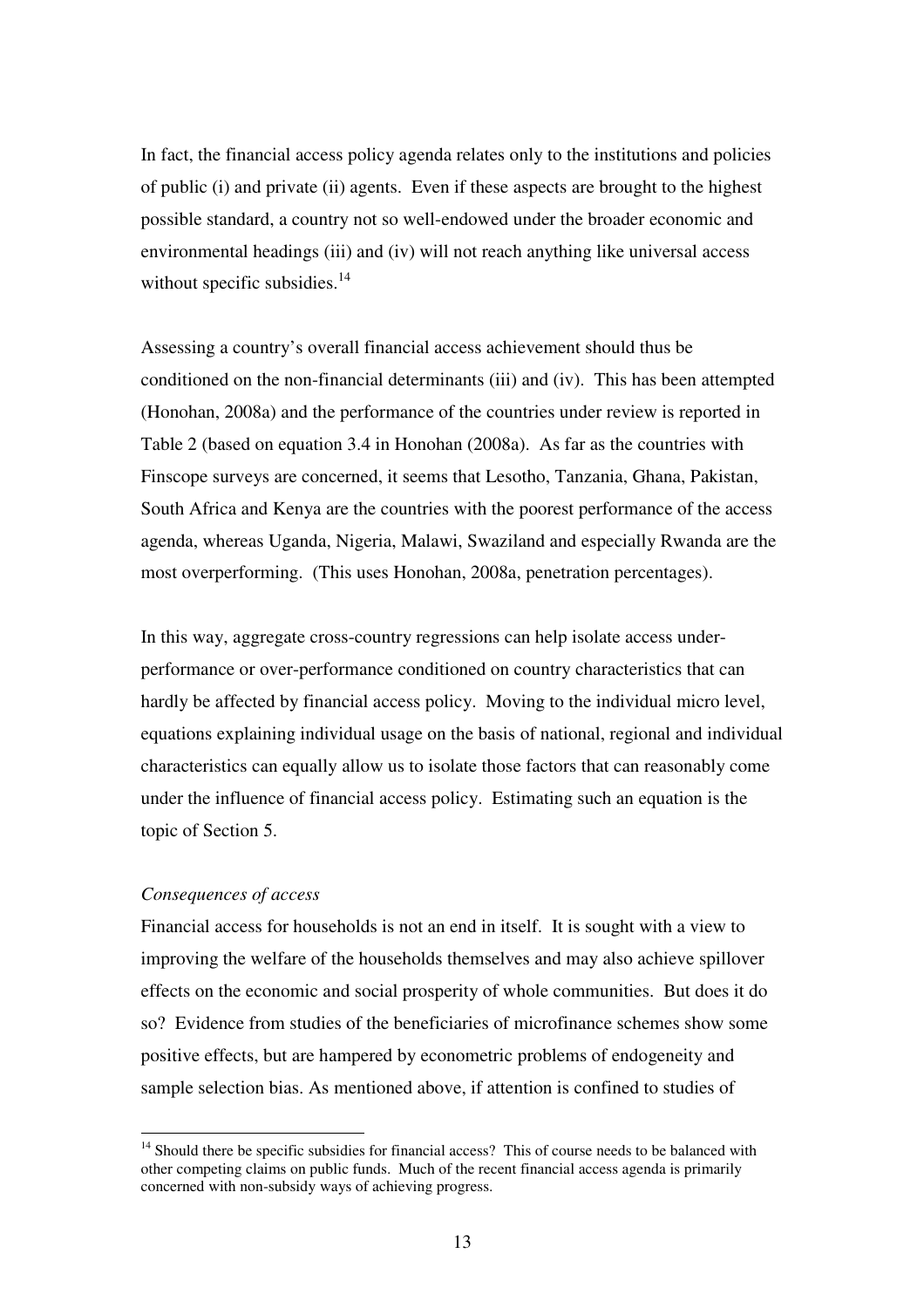contexts in which these econometric problems have been satisfactorily addressed, the findings are surprisingly inconclusive (Honohan, 2004, World Bank, 2008).

To be sure, the dimensions of welfare impact and the channels through which they operate are multiple. The effects may take a long time to show up.<sup>15</sup> So a failure to find clear results does not mean that there is no impact.

Using the national household financial penetration rates, Honohan (2008a) searched for evidence that poverty headcount percentage was lower in countries with high penetration. Simple correlations point in that direction, but regression analysis showed that when controls for average national income and overall financial depth are included, no robust effect for penetration rates is found. Can an effect be detected at the individual level? This question is addressed in Section 6.

# **5. Modelling the determinants of financial penetration**

The simplest interesting model the probability of a household or individual *h* in country *i* having an account (*Use=YES*) would be

$$
Pr\{Use = YES\} = f(X_{i,h}, Y_{i,h}, Z_i^f, Z_i^{nf})
$$
\n(1)

where  $X_{i,h}$  are characteristics of the individual household,  $Y_{i,h}$  are characteristics of that household's local environment including characteristics of the various financial service providers that are present locally,  $Z_i^f$  are country characteristics which are thought of as being subject to the influence of financial access policy, and  $Z_i^{nf}$  are other country characteristics.

An aggregation of such equations for the individuals in a given country would yield a national level penetration rate as a function of the *Z*'s and also of the average (and possibly other moments) of the distribution of the individual characteristics.

Table 3 of Honohan (2008) shows estimated versions of such an equation based on cross-sectional penetration data for about 150 countries. Income per capita, and the overall quality of institutions index of Kaufman et al. (1999) are rather consistently

<sup>&</sup>lt;sup>15</sup> Increased schools attendance, for example, will take years to show up in household income.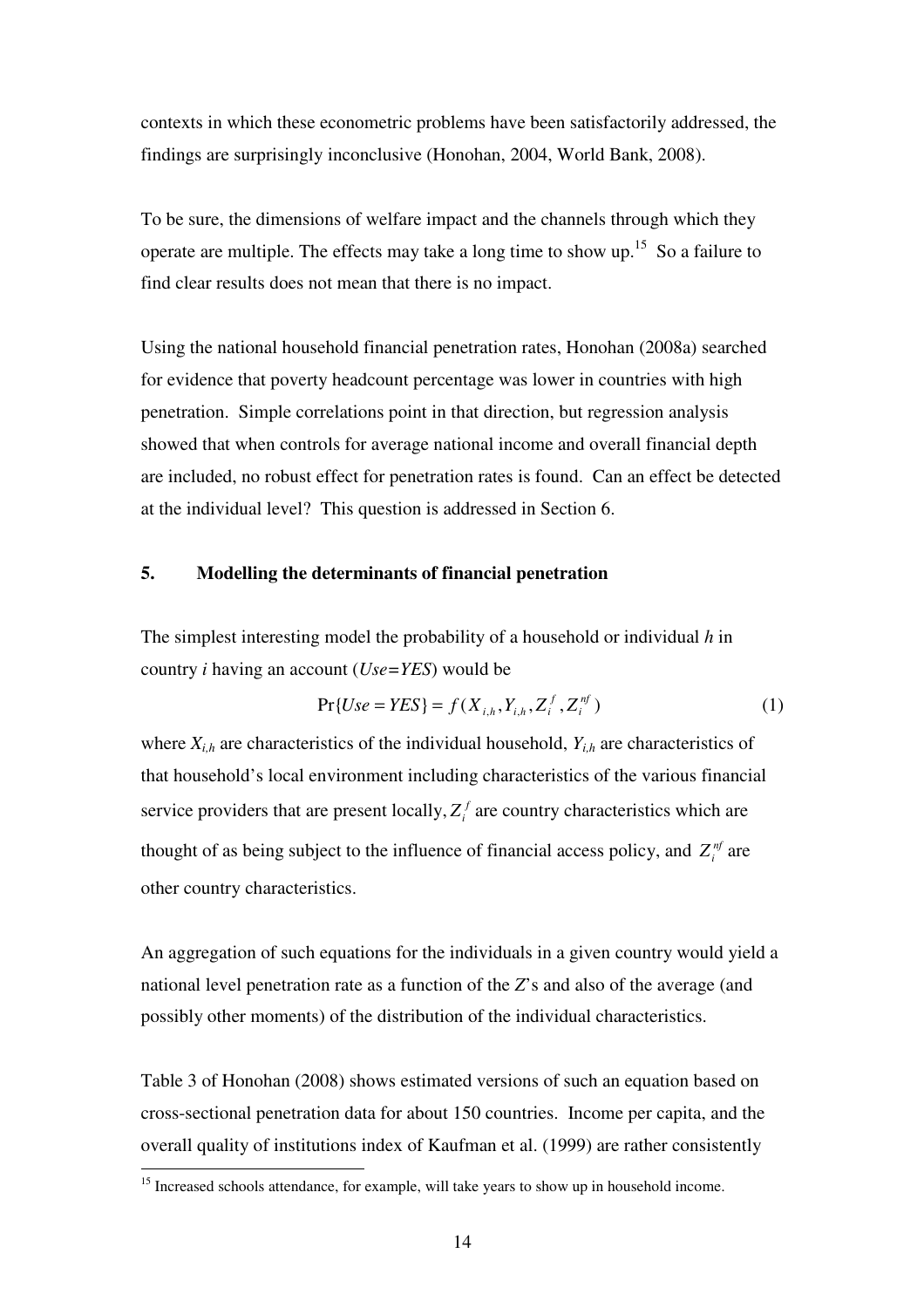significant in alternative specifications of the cross-country determinants of average financial penetration in over 100 countries.<sup>16</sup> Age dependency, density of population and mobile phone penetration (arguably a better proxy than population density for how close most of the population is to modern infrastructure) services, are among the other determinants that emerge as significant. The preferred equation (3.4), re-used above to construct Table 2, includes all of these except population density.

Working backwards from the aggregate regression, can a satisfactory microeconomic equation (1) be fitted to cross-country household level data from the Finscope surveys?

Nine explanatory variables are employed.<sup>17</sup> In addition to age, gender, education<sup>18</sup> and income<sup>19</sup>—variables which tend to have pervasive effects on economic behaviour, and which we may regard here as nuisance variables because not subject to direct influence of financial sector policy—we employed three location variables (travel time to the nearest store,  $^{20}$  use of a mobile phone, and whether urban or rural) and three finance-specific individual characteristics: a financial knowledge index, a measure of trust in banks and a measure of risk aversion.<sup>21</sup> Location dimensions might be subject to policy influence, and some of the financial specific variables might also be susceptible to policy influence (for example financial literacy

<sup>&</sup>lt;sup>16</sup> Other financial sector infrastructures could be included, such as those for which data has been assembled by Beck, Demirgüç-Kunt and Martinez Peria (2007). However, that would have reduces the sample size considerably.

 $17$  Details of the variables used are provided in the separate Data Appendix. We drew heavily on the work of Porteous (2007) in coding some of these variables.

<sup>&</sup>lt;sup>18</sup> Education is scored on a common eight-point scale from "no formal eduation"  $(=1)$  to university completed (=8). The intermediate steps are: some primary; primary completed; some secondary; secondary completed; professional qualification or equivalent; some university.

<sup>19</sup> Income is in current US dollars. An alternative set of results using PPP dollars will be presented in a later version of the paper.

 $20$  At present, a country-specific scales is used for Time to Store.

<sup>&</sup>lt;sup>21</sup> The trust in banks variable *Bank Trust* is based on the answeres to broadly comparable questions across the different surveys. Responses such as 'I trust banks' (Botswana, Namibia South Africa and Zambia), 'I trust banks with my money' (Rwanda and Tanzania) and the slight variation 'I agree that financial institutions are trustworthy' (Uganda) are coded as 1. Otherwise zero. There is no related question in the Kenyan dataset.

*Risk Aversion* is calculated using the respondents' answer to the question: Do you agree: 'To get ahead in life, one needs to take some risks'. A negative response to this question is coded as 1. Otherwise zero. The corresponding question in the Kenyan dataset is slightly different; 'You avoid taking risks with your money or resources'.

*Financial Sector Knowledge* is computed by giving one point for every product the respondent claims to know (from a list provided). Each country's scale is normalized to a range from zero to ten.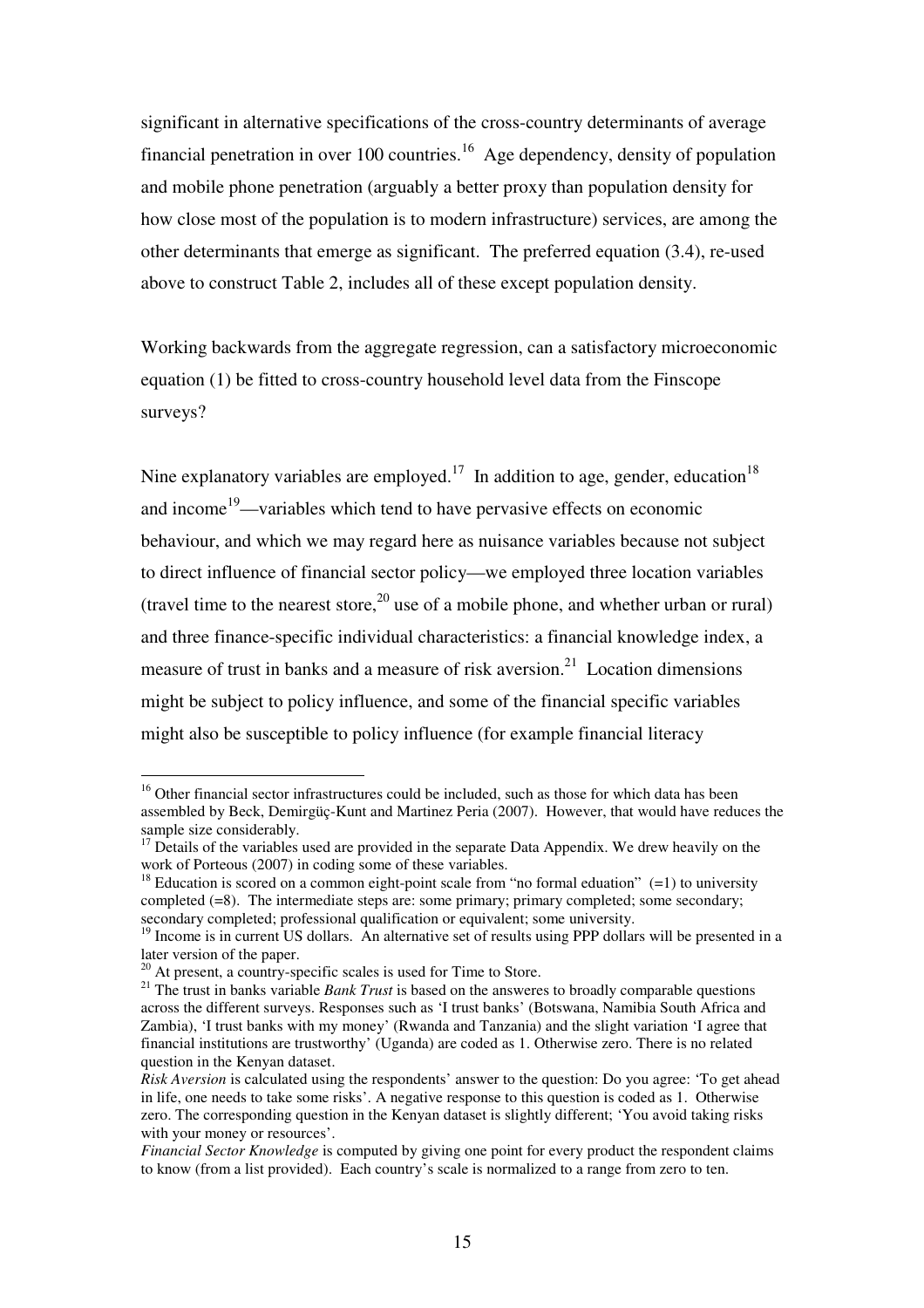programmes, or the nature of regulation) – though later we will suggest that risk aversion may be an inherent characteristic not readily subject to financial sector influence. The income, location and age variables can be thought of as counterparts to the variables found to be significant in the cross-country regressions. As outlined in the data appendix, it was possible to obtain broadly comparable series on all of these variables for seven of the countries (i.e. those noted above less Kenya, for which there is no income data).

Representative results of such an exercise are reported in Table 3. Probit and OLS estimates are both shown.<sup>22</sup> Only the gender variable is not statistically significant at a very high level – and it may be significant if the time-to-store variable is excluded. Most of the variables have the expected sign.

- − Up to about 45 years, the older you get, the more likely to be banked; the opposite for ages above 45.
- − An increase of education by one unit (for example going from complete primary school to some secondary education) represents an increase of more than  $0.1^{23}$  in the probability of being banked.
- − Having a mobile phone (an indicator of access to other services) strongly predicts being banked (increase of 0.25 in the probability of being banked).
- − Conditional on having a mobile phone, the impact of being an urban dweller or being able to reach the grocery store more quickly is not very robustly estimated.
- Trust in banks is a strong predictor of currently banked. Gaining trust in banks represents about an 0.25 increase in the probability of being banked.
- − Curiously, in equations without country fixed effects, the financial sector knowledge variable has the "wrong" sign—the more you know about the financial system, the less likely you are to be banked. Inclusion of the country fixed effects here result in a significant coefficient with the "right sign".

 $22$  We imposed a residual covariance matrix clustered by country.

<sup>&</sup>lt;sup>23</sup> The point estimates are from the Probit results in Table 3(a). Point estimates in Table 3(b) which employs country fixed effects are about a fifth lower.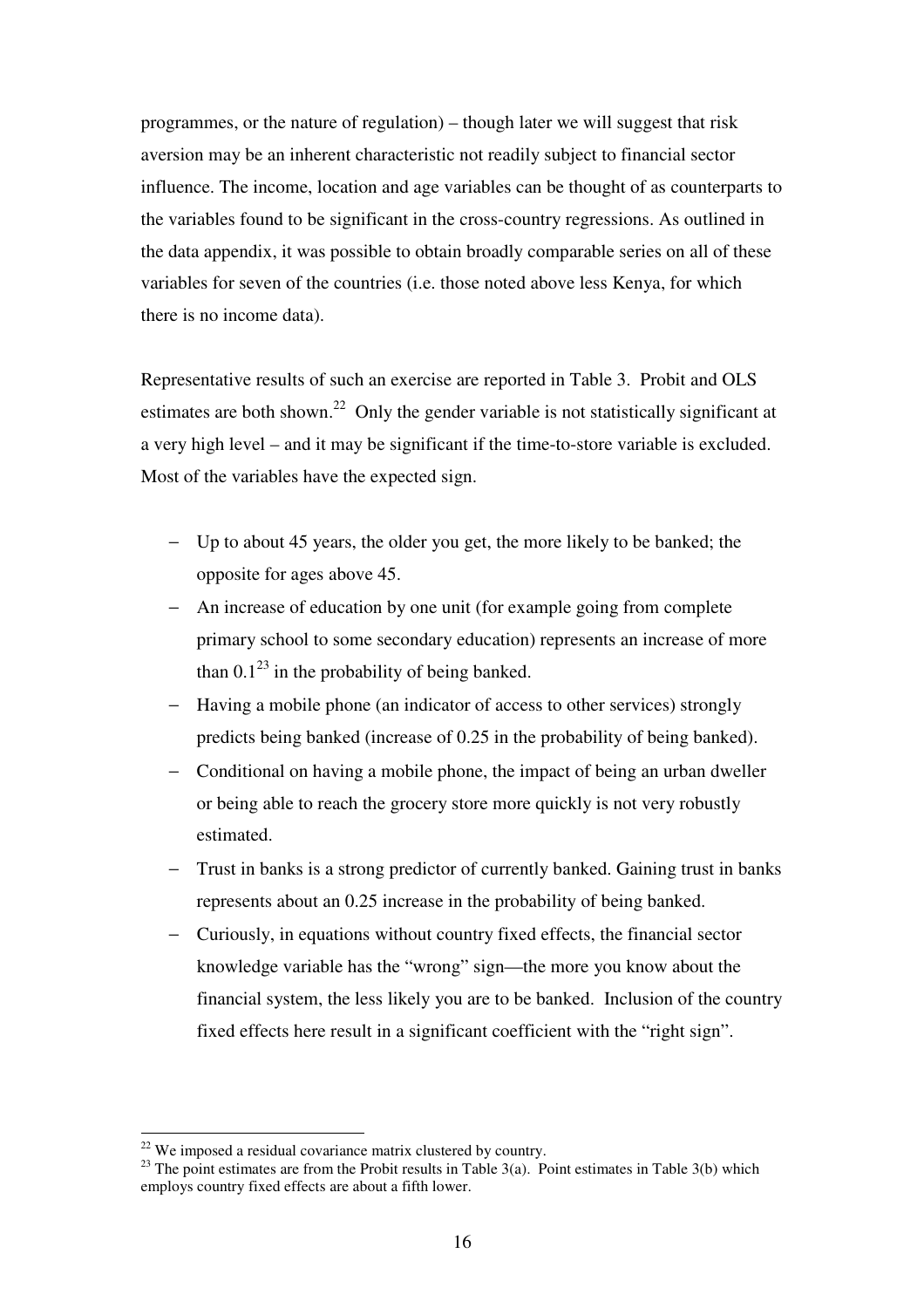And although *Risk Aversion* sometimes has the "right" sign, more risk averse means more likely banked, the effect is small and significant only at the 5 per cent level.

The equations confirm the potential role of trust and knowledge, and of broader economic infrastructures, in increasing the likelihood of being banked.

# **6. Effects of financial penetration**

Although financial access may have a slow-burning effect on the household's welfare, nevertheless, it may be possible to detect such an effect in cross-sectional data, if access changes only gradually. Then current usage may be a reasonable proxy for the household's average access in the past. So can we detect any such impact?

For welfare, lets go straight to the bottom line, namely income. For most of the Finscope countries there is a question about income that can be coded in a broadly cross-country comparable way. $^{24}$  The most natural question to ask is: does financial access improve an individual's access, all other things being equal?

As soon as this question is asked, one realizes the difficulty in getting a reasonable answer to it. A key issue is reverse causality. Obviously, higher income makes formal financial services more affordable. Unless finance is an inferior good (in the sense of consumer theory) higher income will thus drive higher usage of finance. In order to detect a causal impact the other way around, we need an instrumental variable: one that is correlated with use of finance but not otherwise with income.

More generally, when income is the dependent variable, finding plausible instruments variables for most key explanatory variables is problematic. Income is such a pervasive influence on most economic behaviour that finding a valid instrument is a challenge.

 $24$  Mid points of the survey ranges were used.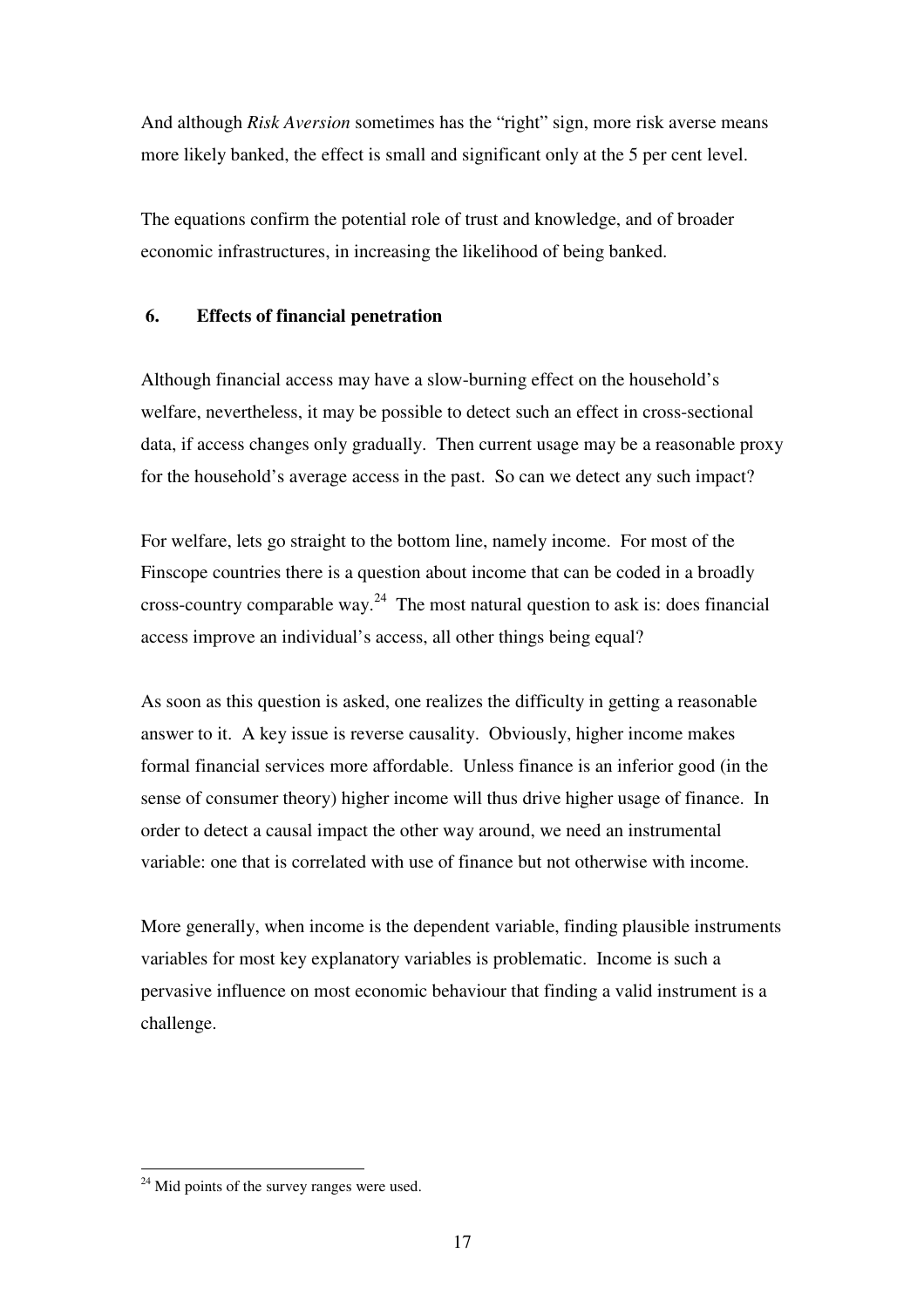Close examination of the Finscope questionnaires yields very few plausible candidate variables for this role, at least among the variables that are available for most of the countries. Variables measuring economic circumstances of the individual fail the second criterion for instruments, namely lack of correlation with the dependent variable. The psychographic variables are somewhat more promising.

One possibility is to use the risk aversion question as the instrument. Risk aversion is a characteristic that is often thought of as innate and variable as between individuals even at similar incomes or economic circumstances. However, not only could there be a systematic causal link between income and risk aversion, but more damagingly, we found only a comparatively weak link between risk aversion and use of finance in the microeconomic regressions of Section 5 above.

Trust is also a characteristic that is often thought of as innate and variable between people. The trust in banking variable mentioned above has a strong correlation with use of finance, as shown in Section 5 above. The validity of this as an instrument might be questioned if income levels influence knowledge about banks on which trust might be built (or, latterly, destroyed!). However, we believe that this reverse causality is likely to be relatively weak.

Financial sector knowledge and distance from store are other potential instruments which we will use. In both cases an independent channel of causation from these variables to income seems less likely. Later drafts will explore the validity and strength of these instruments more thoroughly.

So, to see whether cross-country micro-level regressions can identify a robust causal link from use of finance to income, we have used an instrumental variables estimator with *Bank Trust* and *F S Knowledge* as instruments for use of finance. (In some regressions we have also instrumented for education, this time adding *Time to Store*  as the instrument.)

The results are shown in Table 4. There is a sharp distinction between the results with and without country fixed effects, and also between the results where *Education* is treated as exogenous and where it is instrumented.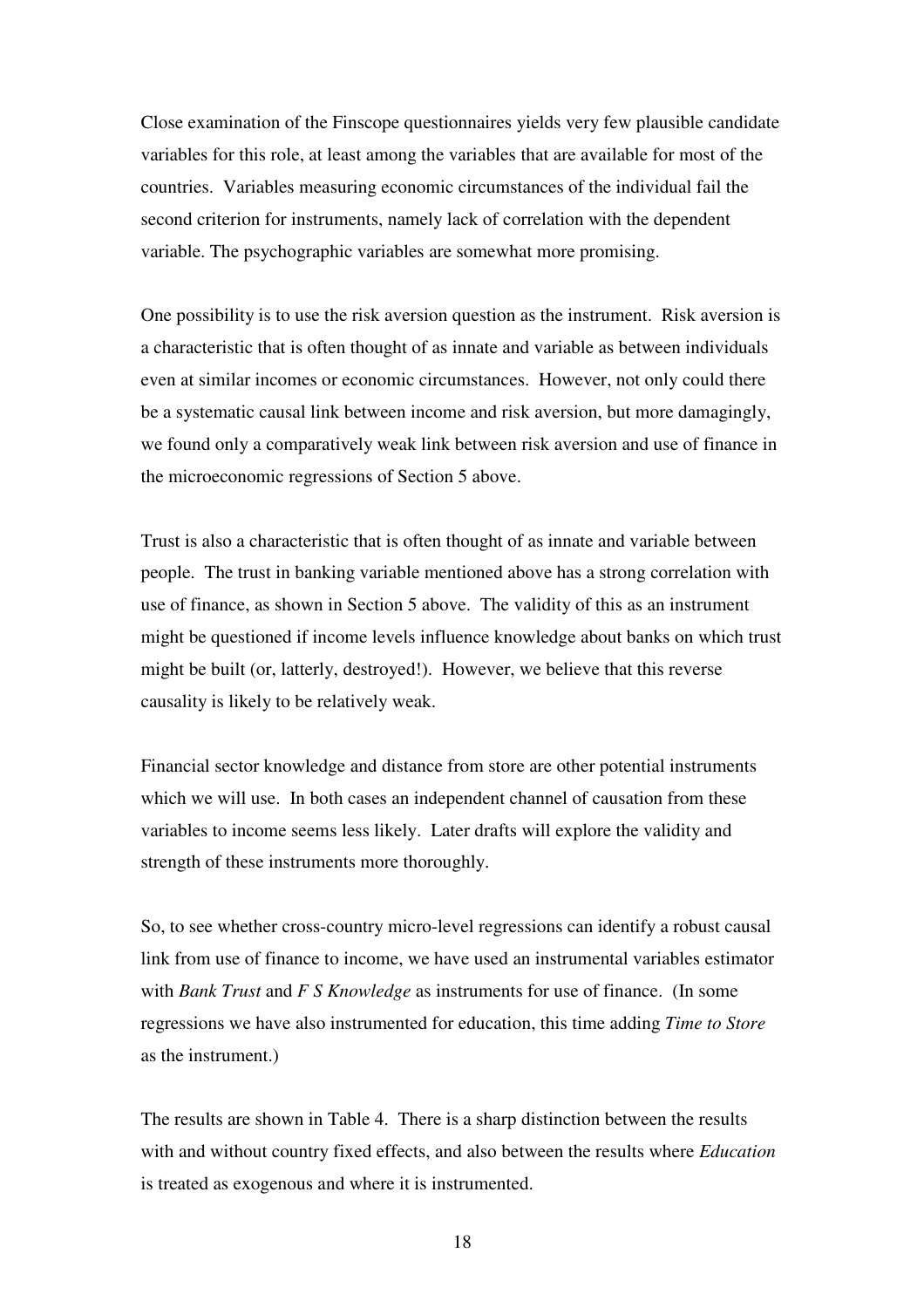Ordinary least squares regressions (with or without country dummies) indicate a strong positive effect of being banked on income. There is some difference depending on whether *Risk Aversion* is included or not, because including it narrows the number of countries available to four.

Turning to the IV estimates and beginning with the results *not* including country dummies, we still find a strong positive impact. However, in the larger sample made available when *Risk Aversion* is excluded (regression 5(a)4) the coefficient on *Banked* changes sign (and the centered R-squared statistic also turns strongly negative suggesting a very poor fit) – this equation needs further study. With *Education* endogenous (regression 5(a)6), the pathological sign changes do not occur.

Inclusion of country fixed effects overturn all of these results however. *Banked* is now never both positive and significant, suggesting that all of the correlation found in the regressions of Table 4(a) were attributable to cross-country effects and not to within country effects.

Overall, then, the microdata does not yet confirm a robust causal relationship between financial access and income.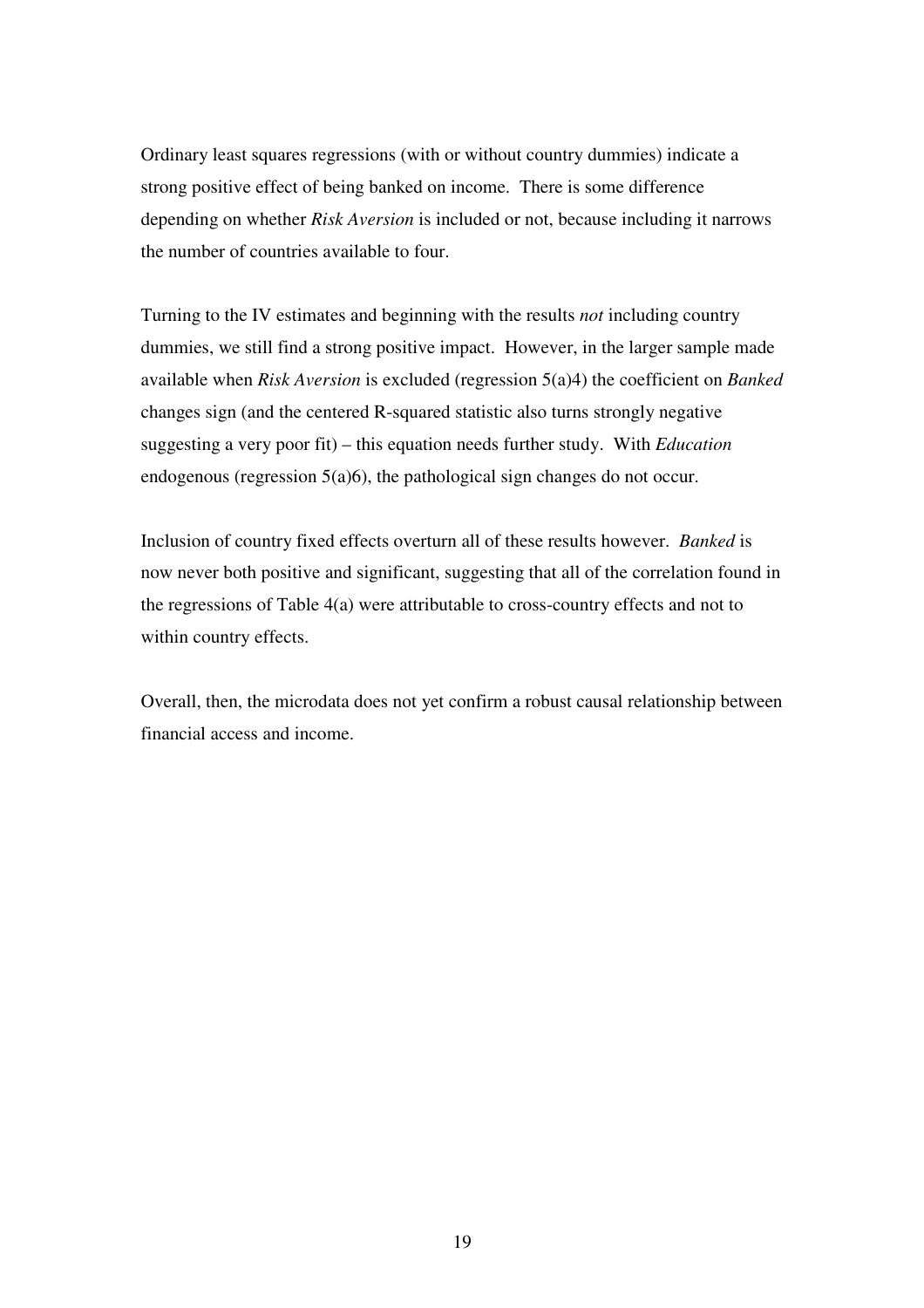#### **7. Conclusion**

The Finscope surveys greatly expand the information available on the use of financial services by individuals in different economic circumstances and with different psychographic profiles, as well as about their views on financial services and financial service providers.

Although the psychographic and information questions asked could be used to flesh out the concept of "access" as distinct from "usage", we argue that this is not as central a question for overall financial access as it is sometimes presented. Rather than considering policy in terms of buckets marked "inclusion" or "exclusion", a more traditional econometric analysis of the determinants of usage is favoured.

This paper has explored some of what we can learn from the micro data for the full range of countries about the causes and consequences of usage. We confirm and quantify the role of income and convenience/proximity for individual household use of financial services that was already found in aggregate studies. Information and attitudes are also found to be important.

Using a novel instrument, we have sought to identify a causal role for use of financial services by individuals in influencing household income. However, it appears that such an effect is dominated by cross-country average differences, rather than differences between individuals in the same country.

There is more to be learned from the cross-country pooled dataset, notably on the use of different financial products, and on attitudes. But it needs to be borne in mind that, in order to do justice to the complexity of the financial, economic and social systems in the different countries, and responding to a variety of stakeholders, the surveys display considerable variation in detail from country to country. This will limit the questions that can easily be asked of this data on a cross-country basis, hence limiting potential cross-country use of the data. On the other hand, researchers can mine a rich seam in the individual country datasets.

20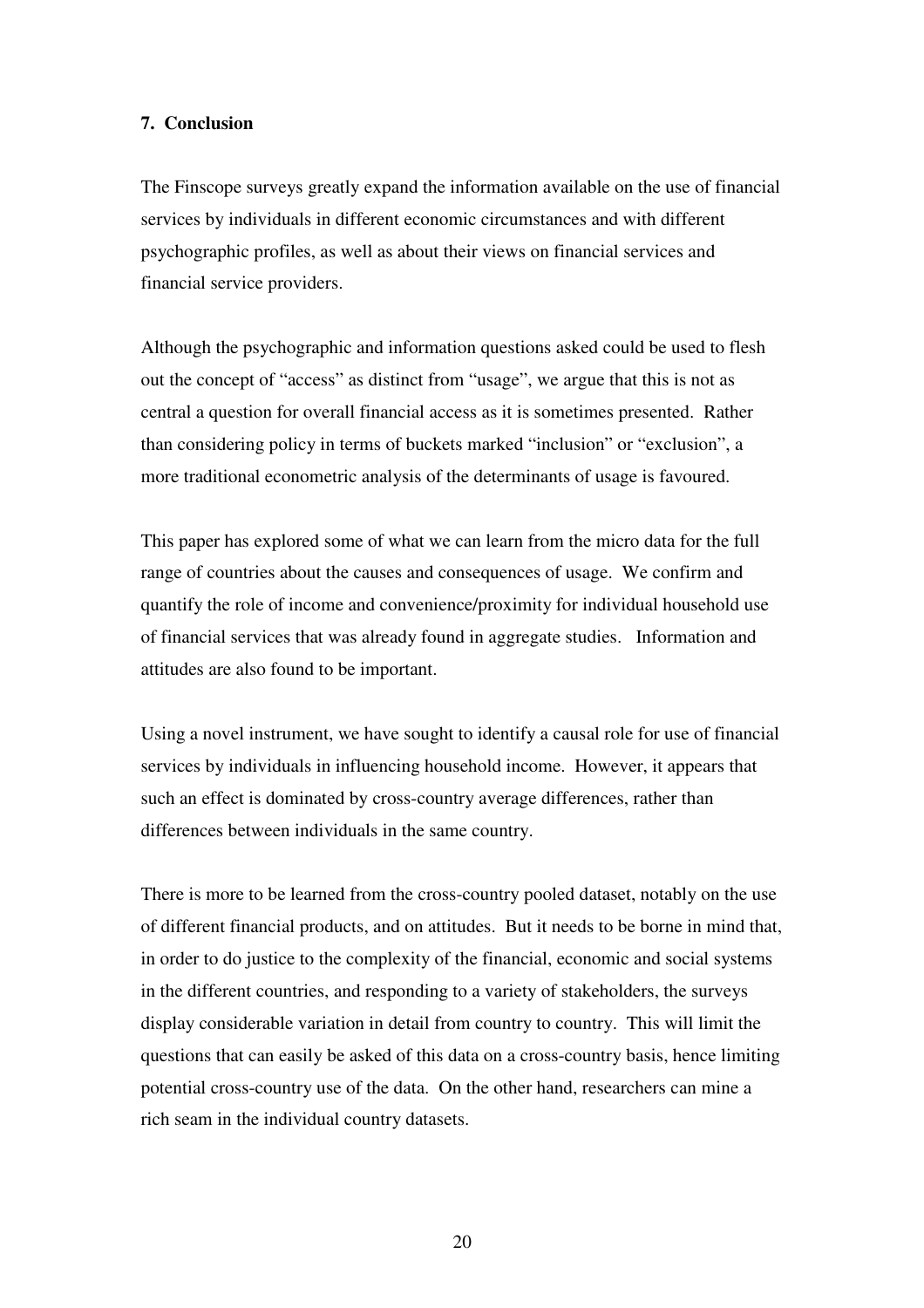# **References**

Beck, Thorsten, Aslı Demirgűç-Kunt. 2008. "Access to Finance: An Unfinished Agenda." *World Bank Economic Review* 22(3): 383–396.

Beck, Thorsten, Aslı Demirgűç-Kunt and Ross Levine. 2007. "Finance, Inequality and Poverty: Cross Country Evidence." *Journal of Economic Growth* 12 (1), 211-252.

Beck, Thorsten, Aslı Demirgűç-Kunt and Maria Soledad Martinez Peria. 2007. "Reaching Out : Access to and Use of Banking Services across Countries." *Journal of Financial Economics* 85 (1), 234-266.

Beck, Thorsten, Aslı Demirgűç-Kunt and Patrick Honohan. 2009. "Access to Financial Services: Measurement, Impact and Policies." *World Bank Research Observer* forthcoming.

Claessens, Stijn. 2006. "Access to Financial Services: A Review of the Issues and Public Policy Objectives." *World Bank Research Observer* 21, 207-240.

Honohan, Patrick. 2004. "Financial Development, Growth and Poverty: How Close Are the Links?" in Charles Goodhart (Ed.), *Financial Development and Economic Growth: Explaining the Links*. Palgrave: London.

Honohan, Patrick. 2005. "Measuring Microfinance Access: Building on Existing Cross-country Data." World Bank Policy Research Working Paper No. 3606.

Honohan, Patrick. 2008a. "Cross-Country Variation in Household Access to Financial Services." *Journal of Banking and Finance* 32(11): 2493-2500.

Honohan, Patrick. 2008b. "Household Financial Assets in the Process of Development." in James B. Davies (Ed.), *Personal Wealth from a Global Perspective*. (Oxford University Press).

Honohan, Patrick and Thorsten Beck. 2007. *Making Finance Work for Africa* (Washington, DC: The World Bank).

Kaufmann, Daniel, Aart Kraay and Pablo Zoido-Lobatón. 1999. "Aggregating Governance Indicators." World Bank Policy Research Working Paper No. 2195.

Lundberg, Shelly and Robert A. Pollak. 1996. "Bargaining and Distribution in Marriage." *Journal of Economic Perspectives* 10(4): 139-158.

Porteous, David. 2007. "Financial Service Access and Usage in Southern and East Africa: What Do Finscope Surveys Tell Us?" August 2007. www.finscope.co.za/documents/2007/CrossCountryreport.pdf

World Bank. 2008. *Finance for All: Policies and Pitfalls in Expanding Access* (Washington, DC: The World Bank).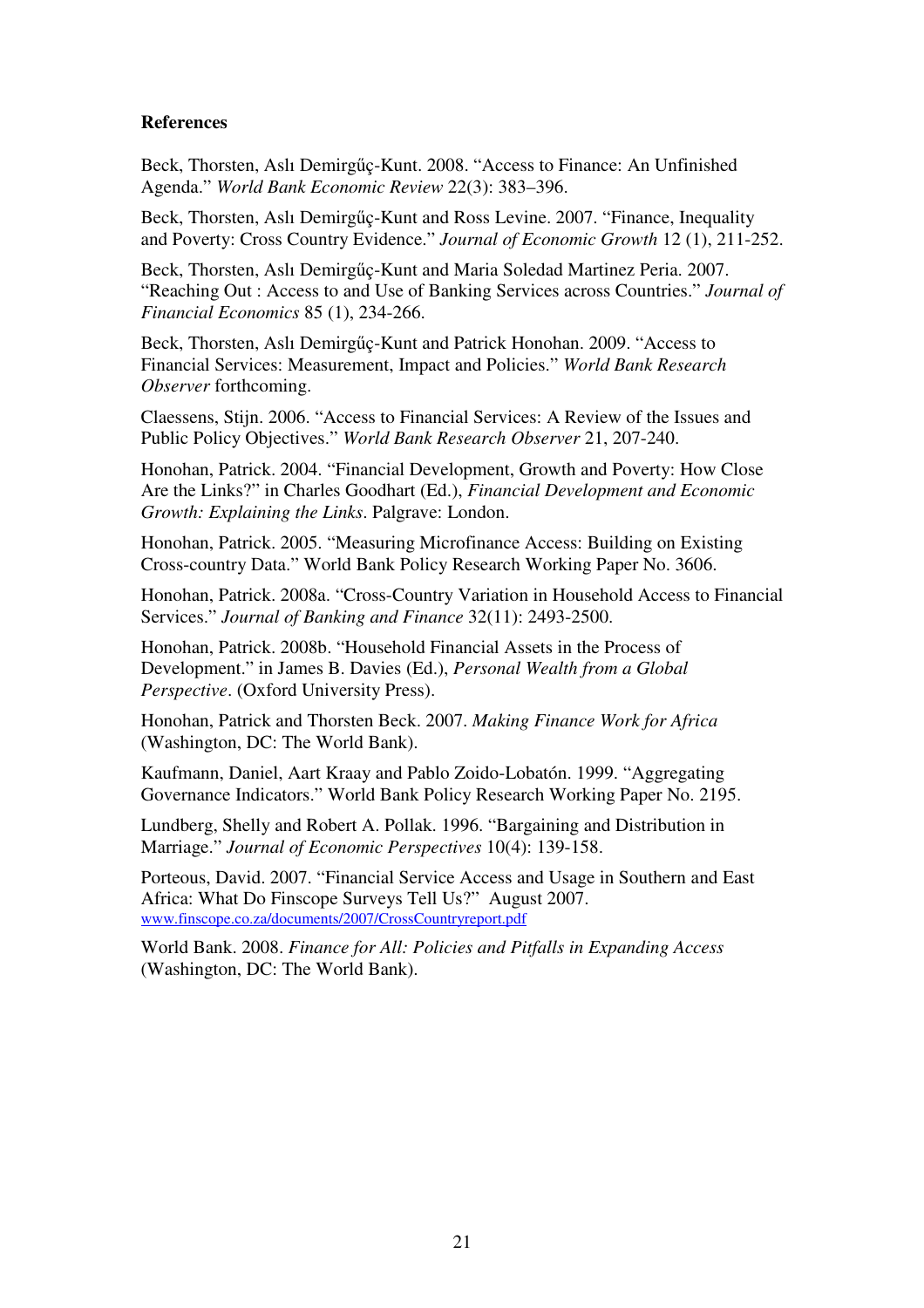|                             |                 |       |         |         |        | South  |          |        |        |
|-----------------------------|-----------------|-------|---------|---------|--------|--------|----------|--------|--------|
|                             | <b>Botswana</b> | Kenya | Namibia | Nigeria | Rwanda | Africa | Tanzania | Uganda | Zambia |
| Total                       | 44.2            | 18.5  | 44.8    | 21      | 15.0   | 62.3   | 16.1     | 39.2   | 15.7   |
| Region                      |                 |       |         |         |        |        |          |        |        |
| Urban                       | 55.2            | 31.0  | 62.0    | 39      | 23.1   | 74.3   | 21.3     | 49.1   | 28.2   |
| Rural                       | 38.8            | 12.6  | 34.4    | 14      | 12.2   | 54.4   | 9.5      | 35.2   | 9.8    |
| Gender                      |                 |       |         |         |        |        |          |        |        |
| Female                      | 42.9            | 14.8  | 45.3    | 15      | 13.4   | 61.7   | 11.8     | 36.7   | 18.2   |
| Male                        | 45.5            | 23.2  | 44.2    | 27      | 17.9   | 63.0   | 19.8     | 42.0   | 13.1   |
| Education                   |                 |       |         |         |        |        |          |        |        |
| More than completed         | 66.5            | 46.6  | 75.2    |         | 52.6   | 85.3   | 29.7     | 45.1   | 45.5   |
| secondary school            |                 |       |         |         |        |        |          |        |        |
| Did not complete<br>primary | 22.8            | 5.6   | 19.5    |         | 4.0    | 26.8   | 4.8      | 29.8   | 2.8    |
| <i>Income</i>               |                 |       |         |         |        |        |          |        |        |
| Under \$1 per day           | 32.9            | N/A   | 37.4    |         | 14.8   | 53.0   | 16.7     | 44.5   | 16.0   |
| Above \$1 per day           | 72.1            | N/A   | 67.7    |         | 18.8   | 91.4   | 14.7     | 37.9   | 14.6   |
| Age                         |                 |       |         |         |        |        |          |        |        |
| $60 +$                      | 39.8            | 13.5  | 39.5    |         | 8.8    | 62.9   | 15.0     | 27.2   | 13.0   |
| 50-59                       | 42.3            | 23.4  | 47.5    |         | 15.0   | 66.8   | 17.4     | 33.3   | 24.6   |
| 40-49                       | 46.0            | 23.1  | 48.4    |         | 19.5   | 63.9   | 21.5     | 42.3   | 25.6   |
| 30-49                       | 54.9            | 23.8  | 56.5    |         | 21.8   | 69.8   | 17.1     | 45.9   | 23.9   |
| 16-29                       | 40.0            | 13.6  | 37.9    |         | 10.8   | 53.4   | 13.5     | 38.9   | 10.3   |

Table 1: *Formal financial service penetration for individuals with various characteristics (% of surveyed adults in each category)*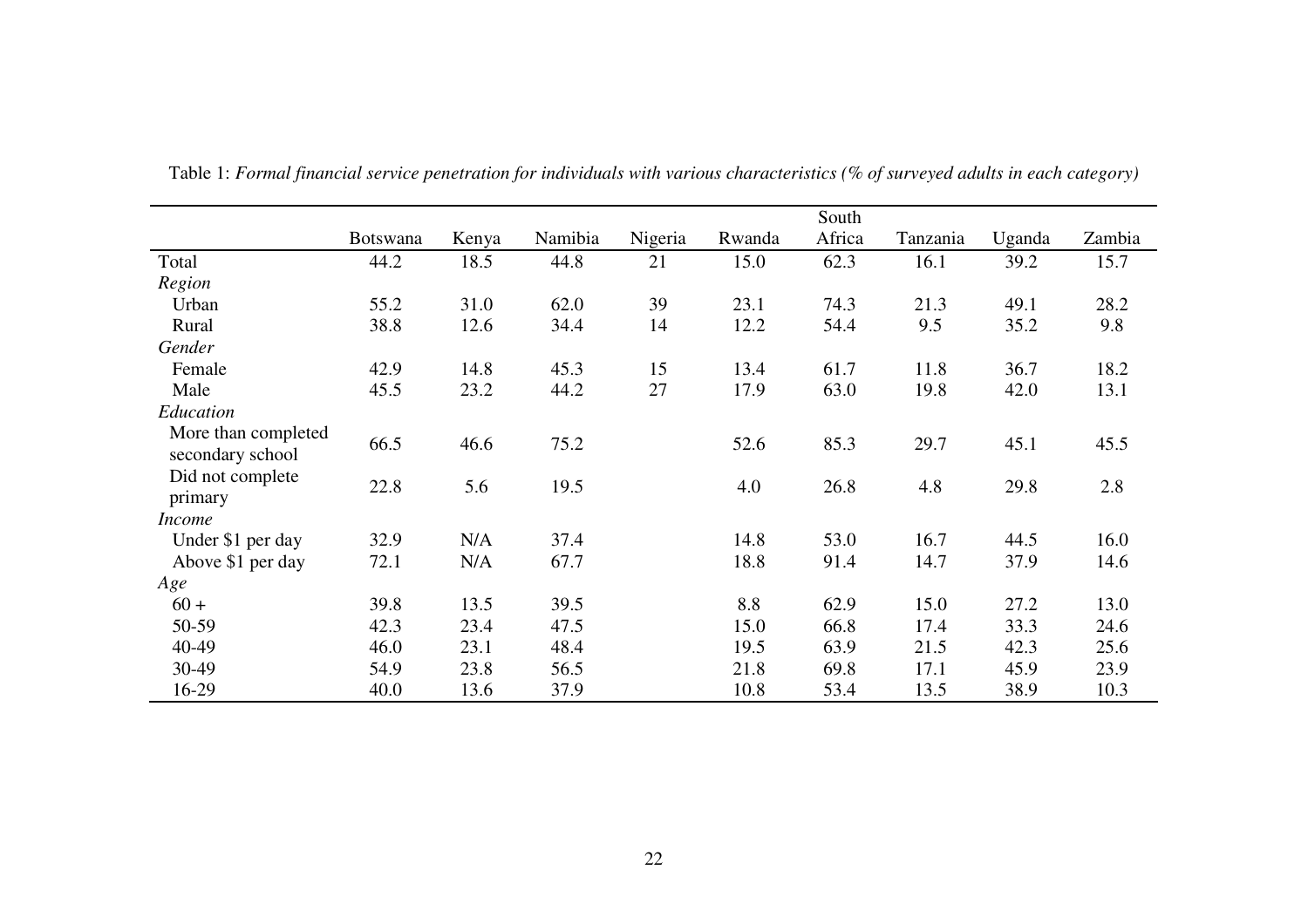|                     | Mark IIIe<br>estimate <sup>a</sup> | Warranted <sup>b</sup> | Over-<br>performance <sup>c</sup>                                                                            | Finscope<br>banked | Finscope<br>formally<br>served |
|---------------------|------------------------------------|------------------------|--------------------------------------------------------------------------------------------------------------|--------------------|--------------------------------|
| <b>Botswana</b>     | 47.0                               | 46.8                   | 0.1                                                                                                          | 44.2               | 52.7                           |
| Ghana               | 16.2                               | 26.0                   | $-9.8$                                                                                                       |                    |                                |
| Kenya               | 10.0                               | 14.8                   | $-4.8$                                                                                                       | 18.5               | 20.9                           |
| Lesotho             | 17.0                               | 29.7                   | $-12.7$                                                                                                      |                    |                                |
| Malawi              | 21.1                               | 15.0                   | 6.2                                                                                                          |                    |                                |
| Namibia             | 28.4                               | 38.5                   | $-10.2$                                                                                                      | 44.8               | 46.0                           |
| Nigeria             | 14.8                               | 11.0                   | 3.8                                                                                                          | 21                 | 23                             |
| Pakistan            | 12.2                               | 21.3                   | $-9.1$                                                                                                       | 11                 | 12                             |
| Rwanda              | 22.9                               | 11.7                   | 11.1                                                                                                         | 13.8               | 16.0                           |
| South Africa        | 46.0                               | 51.1                   | $-5.1$                                                                                                       | 62.3               | 68.7                           |
| Swaziland           | 35.3                               | 27.9                   | 7.4                                                                                                          |                    |                                |
| Tanzania            | 5.0                                | 16.3                   | $-11.3$                                                                                                      | 16.1               | 18.6                           |
| Uganda              | 20.2                               | 17.7                   | 2.6                                                                                                          | 39.2               | 39.9                           |
| Zambia              | 15.4                               | 17.2                   | $-1.8$                                                                                                       | 15.7               | 19.2                           |
| $^a$ Honohan (2008) |                                    |                        |                                                                                                              |                    |                                |
|                     |                                    |                        | <sup>b</sup> Fitted value from equation 3.4 in Honohan (2008a) showing expected penetration percentage for a |                    |                                |

Table 2: *Penetration Rates: Estimated and Warranted*

country with the same GDP per capita, age dependency, ownership of mobile phones and quality of institutions index.

<sup>c</sup>Estimate minus warranted.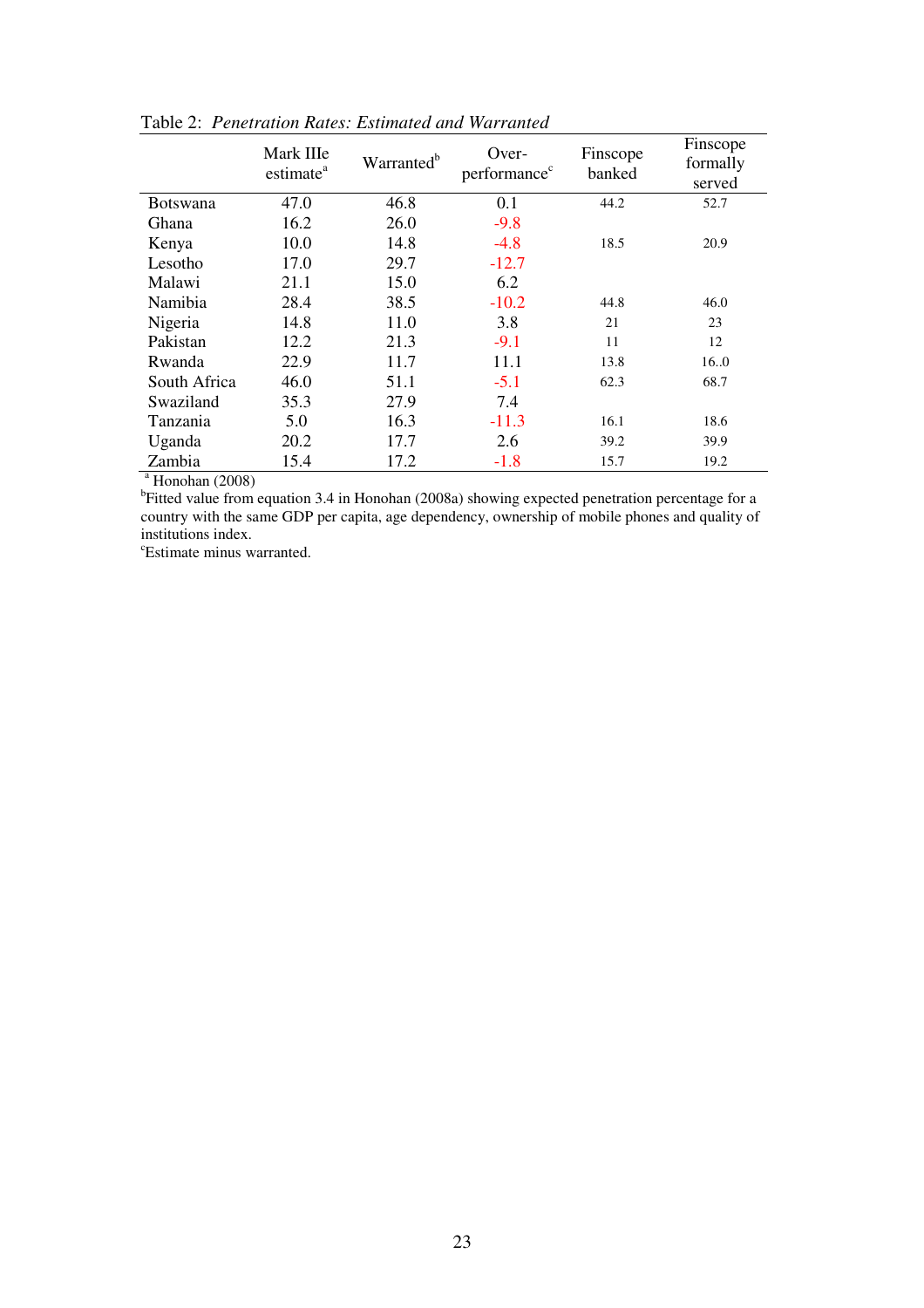| Dependent Variable: Banked |            |                                               |            |                                  |            |                                               |            |                                  |
|----------------------------|------------|-----------------------------------------------|------------|----------------------------------|------------|-----------------------------------------------|------------|----------------------------------|
|                            | (1)        | (2)                                           | (3)        | (4)                              | (5)        | (6)                                           | (7)        | (8)                              |
|                            | Probit     | Probit                                        | Probit     | Probit                           | <b>OLS</b> | <b>OLS</b>                                    | <b>OLS</b> | <b>OLS</b>                       |
| <b>Bank Trust</b>          | $0.68***$  | $0.60***$                                     | $0.59***$  | $0.22***$                        | $0.20***$  | $0.19***$                                     | $0.18***$  | $0.07***$                        |
|                            | (0.04)     | (0.04)                                        | (0.04)     | (0.03)                           | (0.01)     | (0.01)                                        | (0.01)     | (0.01)                           |
|                            | (0.04)     | (0.08)                                        | (0.11)     | (0.21)                           | (0.02)     | (0.02)                                        | (0.04)     | (0.06)                           |
| <b>Risk Aversion</b>       | 0.05       | $-0.00$                                       | $-0.00$    |                                  | 0.01       | 0.00                                          | 0.00       |                                  |
|                            | (0.04)     | (0.04)                                        | (0.04)     |                                  | (0.01)     | (0.01)                                        | (0.01)     |                                  |
|                            | (0.15)     | (0.12)                                        | (0.14)     |                                  | (0.04)     | (0.03)                                        | (0.04)     |                                  |
| F S Knowledge              | $-0.03***$ | $-0.01$                                       |            |                                  | $-0.01**$  | $-0.00$                                       |            |                                  |
|                            | (0.01)     | (0.01)                                        |            |                                  | (0.00)     | (0.00)                                        |            |                                  |
|                            | (0.08)     | (0.07)                                        |            |                                  | (0.02)     | (0.02)                                        |            |                                  |
| Mobile                     | $0.68***$  | $0.70***$                                     | $0.71***$  | $0.63***$                        | $0.22***$  | $0.23***$                                     | $0.23***$  | $0.20***$                        |
|                            | (0.04)     | (0.04)                                        | (0.04)     | (0.03)                           | (0.01)     | (0.01)                                        | (0.01)     | (0.01)                           |
|                            | (0.13)     | (0.12)                                        | (0.11)     | (0.11)                           | (0.04)     | (0.04)                                        | (0.04)     | (0.04)                           |
| Time to Store              | $-0.05***$ |                                               |            |                                  | $-0.01**$  |                                               |            |                                  |
|                            | (0.01)     |                                               |            |                                  | (0.00)     |                                               |            |                                  |
|                            | (0.04)     |                                               |            |                                  | (0.01)     |                                               |            |                                  |
| Urban                      | $0.10*$    | $0.08*$                                       | 0.07       | $-0.08**$                        | $0.03**$   | $0.03*$                                       | $0.03*$    | $-0.03**$                        |
|                            | (0.04)     | (0.04)                                        | (0.04)     | (0.03)                           | (0.01)     | (0.01)                                        | (0.01)     | (0.01)                           |
|                            | (0.08)     | (0.09)                                        | (0.11)     | (0.06)                           | (0.03)     | (0.03)                                        | (0.04)     | (0.02)                           |
| Income (log)               | $0.12***$  | $0.11***$                                     | $0.11***$  | $0.16***$                        | $0.03***$  | $0.03***$                                     | $0.03***$  | $0.05***$                        |
|                            | (0.01)     | (0.01)                                        | (0.01)     | (0.01)                           | (0.00)     | (0.00)                                        | (0.00)     | (0.00)                           |
|                            | (0.11)     | (0.10)                                        | (0.09)     | (0.12)                           | (0.03)     | (0.03)                                        | (0.02)     | (0.03)                           |
| Education                  | $0.36***$  | $0.31***$                                     | $0.30***$  | $0.34***$                        | $0.09***$  | $0.09***$                                     | $0.08***$  | $0.10***$                        |
|                            | (0.02)     | (0.02)                                        | (0.01)     | (0.01)                           | (0.00)     | (0.00)                                        | (0.00)     | (0.00)                           |
|                            | (0.06)     | (0.06)                                        | (0.04)     | (0.03)                           | (0.03)     | (0.02)                                        | (0.01)     | (0.01)                           |
| Age/100                    | 5.47***    | 5.35***                                       | 5.33***    | 4.59***                          | 1.49***    | $1.52***$                                     | $1.52***$  | $1.25***$                        |
|                            | (0.70)     | (0.64)                                        | (0.63)     | (0.46)                           | (0.19)     | (0.18)                                        | (0.18)     | (0.12)                           |
|                            | (0.63)     | (0.67)                                        | (0.52)     | (0.92)                           | (0.15)     | (0.20)                                        | (0.17)     | (0.23)                           |
| Age/100 Squared            | $-3.73***$ | $-3.93***$                                    | $-3.87***$ | $-3.35***$                       | $-1.05***$ | $-1.13***$                                    | $-1.12***$ | $-0.90***$                       |
|                            | (0.79)     | (0.71)                                        | (0.70)     | (0.52)                           | (0.21)     | (0.20)                                        | (0.20)     | (0.13)                           |
|                            | (0.46)     | (0.64)                                        | (0.61)     | (0.91)                           | (0.14)     | (0.20)                                        | (0.20)     | (0.21)                           |
| Gender                     | $-0.05$    | $-0.06$                                       | $-0.06$    | $0.01\,$                         | $-0.01$    | $-0.02$                                       | $-0.02$    | $0.01\,$                         |
|                            | (0.04)     | (0.04)                                        | (0.04)     | (0.03)                           | (0.01)     | (0.01)                                        | (0.01)     | (0.01)                           |
|                            | (0.08)     | (0.08)                                        | (0.06)     | (0.07)                           | (0.03)     | (0.03)                                        | (0.02)     | (0.02)                           |
| Constant                   | $-3.87***$ | $-3.70***$                                    | $-3.68***$ | $-3.83***$                       | $-0.58***$ | $-0.57***$                                    | $-0.57***$ | $-0.59***$                       |
|                            | (0.18)     | (0.15)                                        | (0.15)     | (0.11)                           | (0.04)     | (0.04)                                        | (0.04)     | (0.02)                           |
|                            | (0.32)     | (0.39)                                        | (0.37)     | (0.37)                           | (0.07)     | (0.07)                                        | (0.07)     | (0.07)                           |
| Observations               | 5444       | 5961                                          | 6153       | 11711                            | 5444       | 5961                                          | 6153       | 11711                            |
| Countries                  | ZA         | BA, NA, SA, BA, NA, SA, BA, NA, SA,<br>UG, ZA | UG, ZA     | BA, NA,<br>RW, SA, TZ,<br>UG, ZA | ZA         | BA, NA, SA, BA, NA, SA, BA, NA, SA,<br>UG, ZA | UG, ZA     | BA, NA,<br>RW, SA, TZ,<br>UG, ZA |
| R-squared                  |            |                                               |            |                                  | 0.36       | 0.34                                          | 0.34       | 0.32                             |
| Adj. R-squared             |            |                                               |            |                                  | 0.36       | 0.34                                          | 0.34       | 0.32                             |

#### Table 3: *Determinants of being banked*  (a) No country fixed effects

Robust standard errors (first row) and clustered by country standard errors (second row) in parentheses

\*\*\* p<0.001, \*\* p<0.01, \* p<0.05 (using robust standard errors).

*Age* is measured in years; *Risk Aversion*, *Bank Trust*, *Gender*, *Mobile* and *Urban* are zero-one dummies (risk averse=1; trust=1; female=1; have mobile phone=1, urban=1); *Education* is coded from 1 to 6 depending on number of years/level of education reached. *Time to Store* is also coded from 1 up depending on the time taken (country specific scale).

*F S Knowledge* is coded from zero to ten depending on the proportion of products of which the respondent has knowledge.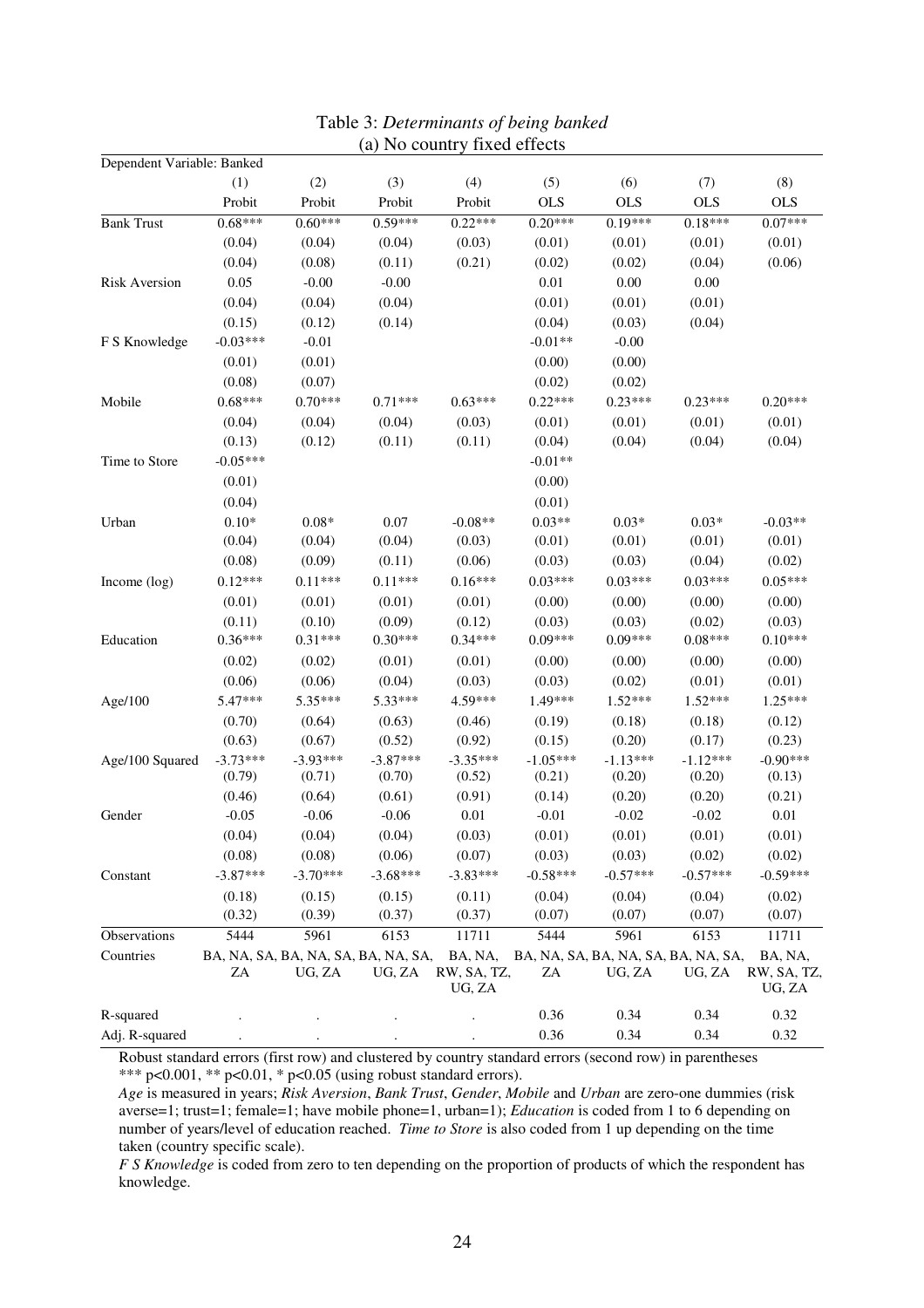| Dependent Variable: Formally Banked |                |                                     |            |             |            |                                     |            |             |
|-------------------------------------|----------------|-------------------------------------|------------|-------------|------------|-------------------------------------|------------|-------------|
|                                     | (1)            | (2)                                 | (3)        | (4)         | (5)        | (6)                                 | (7)        | (8)         |
|                                     | Probit         | Probit                              | Probit     | Probit      | <b>OLS</b> | <b>OLS</b>                          | <b>OLS</b> | <b>OLS</b>  |
| <b>Bank Trust</b>                   | $0.55***$      | $0.52***$                           | $0.55***$  | $0.54***$   | $0.15***$  | $0.15***$                           | $0.16***$  | $0.15***$   |
|                                     | (0.04)         | (0.04)                              | (0.04)     | (0.04)      | (0.01)     | (0.01)                              | (0.01)     | (0.01)      |
| <b>Risk Aversion</b>                | 0.01           | 0.00                                | $-0.03$    |             | $-0.00$    | $-0.00$                             | $-0.01$    |             |
|                                     | (0.05)         | (0.04)                              | (0.04)     |             | (0.01)     | (0.01)                              | (0.01)     |             |
| F S Knowledge                       | $0.11***$      | $0.09***$                           |            |             | $0.02***$  | $0.02***$                           |            |             |
|                                     | (0.01)         | (0.01)                              |            |             | (0.00)     | (0.00)                              |            |             |
| Mobile                              | $0.46***$      | $0.47***$                           | $0.51***$  | $0.51***$   | $0.14***$  | $0.15***$                           | $0.16***$  | $0.15***$   |
|                                     | (0.05)         | (0.04)                              | (0.04)     | (0.03)      | (0.01)     | (0.01)                              | (0.01)     | (0.01)      |
| Time to Store                       | $-0.02$        |                                     |            |             | $-0.00$    |                                     |            |             |
|                                     | (0.01)         |                                     |            |             | (0.00)     |                                     |            |             |
| Urban                               | 0.07           | $0.10*$                             | $0.14***$  | $0.16***$   | $0.02*$    | $0.02*$                             | $0.04**$   | $0.03***$   |
|                                     | (0.05)         | (0.04)                              | (0.04)     | (0.03)      | (0.01)     | (0.01)                              | (0.01)     | (0.01)      |
| Income $(\log)$                     | $0.07***$      | $0.07***$                           | $0.06***$  | $0.10***$   | $0.02***$  | $0.02***$                           | $0.02***$  | $0.02***$   |
|                                     | (0.01)         | (0.01)                              | (0.01)     | (0.01)      | (0.00)     | (0.00)                              | (0.00)     | (0.00)      |
| Education                           | $0.35***$      | $0.36***$                           | $0.40***$  | $0.36***$   | $0.08***$  | $0.08***$                           | $0.10***$  | $0.09***$   |
|                                     | (0.02)         | (0.02)                              | (0.02)     | (0.01)      | (0.00)     | (0.00)                              | (0.00)     | (0.00)      |
| Age/100                             | $6.06***$      | 5.84***                             | 5.97***    | $5.04***$   | 1.38***    | $1.37***$                           | $1.42***$  | $1.15***$   |
|                                     | (0.75)         | (0.68)                              | (0.67)     | (0.50)      | (0.18)     | (0.17)                              | (0.17)     | (0.11)      |
| Age/100 squared                     | $-4.94***$     | $-4.84***$                          | $-4.91***$ | $-4.18***$  | $-1.17***$ | $-1.18***$                          | $-1.21***$ | $-0.96***$  |
|                                     | (0.85)         | (0.77)                              | (0.75)     | (0.56)      | (0.20)     | (0.19)                              | (0.19)     | (0.12)      |
| Gender                              | 0.00           | 0.01                                | $-0.01$    | $-0.04$     | 0.00       | 0.00                                | $-0.00$    | $-0.01$     |
|                                     | (0.04)         | (0.04)                              | (0.04)     | (0.03)      | (0.01)     | (0.01)                              | (0.01)     | (0.01)      |
| <b>Botswana</b>                     | $-0.07$        | $-0.09$                             | $-0.12$    | $-0.15*$    | $-0.04*$   | $-0.04*$                            | $-0.05**$  | $-0.06***$  |
|                                     | (0.07)         | (0.06)                              | (0.06)     | (0.06)      | (0.02)     | (0.02)                              | (0.02)     | (0.02)      |
| Namibia                             | $-0.03$        | $-0.03$                             | $-0.06$    | $-0.11*$    | $-0.03$    | $-0.03$                             | $-0.04*$   | $-0.06***$  |
|                                     | (0.07)         | (0.06)                              | (0.06)     | (0.06)      | (0.02)     | (0.02)                              | (0.02)     | (0.02)      |
| Rwanda                              |                |                                     |            | $-0.81***$  | 0.00       | 0.00                                | 0.00       | $-0.25***$  |
|                                     |                |                                     |            | (0.05)      | (0.00)     | (0.00)                              | (0.00)     | (0.01)      |
| Uganda                              |                | 0.09                                | $0.25**$   | $0.28***$   | 0.00       | $-0.01$                             | 0.03       | 0.03        |
|                                     |                | (0.09)                              | (0.08)     | (0.07)      | (0.00)     | (0.02)                              | (0.02)     | (0.02)      |
| Tanzania                            |                |                                     |            | $-1.30***$  | 0.00       | 0.00                                | 0.00       | $-0.38***$  |
|                                     |                |                                     |            | (0.05)      | (0.00)     | (0.00)                              | (0.00)     | (0.01)      |
| Zambia                              | $-1.56***$     | $-1.47***$                          | $-1.23***$ | $-1.12***$  | $-0.36***$ | $-0.35***$                          | $-0.31***$ | $-0.30***$  |
|                                     | (0.08)         | (0.07)                              | (0.05)     | (0.05)      | (0.01)     | (0.01)                              | (0.01)     | (0.01)      |
| Constant                            | $-3.69***$     | $-3.63***$                          | $-3.58***$ | $-3.33***$  | $-0.37***$ | $-0.36***$                          | $-0.37***$ | $-0.30***$  |
|                                     | (0.20)         | (0.17)                              | (0.17)     | (0.13)      | (0.04)     | (0.04)                              | (0.04)     | (0.03)      |
| Observations                        | 5444           | 5961                                | 6153       | 11711       | 5444       | 5961                                | 6153       | 11711       |
| Countries                           |                | BA, NA, SA, BA, NA, SA, BA, NA, SA, |            | BA, NA,     |            | BA, NA, SA, BA, NA, SA, BA, NA, SA, |            | BA, NA,     |
|                                     | ZA             | UG, ZA                              | UG, ZA     | RW, SA, TZ, | ZA         | UG, ZA                              | UG, ZA     | RW, SA, TZ, |
|                                     |                |                                     |            | UG, ZA      |            |                                     |            | UG, ZA      |
| R-squared                           |                |                                     |            |             | 0.43       | 0.41                                | 0.41       | 0.40        |
| Adj. R-squared                      |                |                                     |            |             | 0.43       | 0.41                                | 0.40       | 0.40        |
| $\mathbf{D}$ 1                      | $\blacksquare$ |                                     |            |             |            |                                     |            |             |

Table 3(b) With country fixed effects

Robust standard errors in parentheses

\*\*\* p<0.001, \*\* p<0.01, \* p<0.05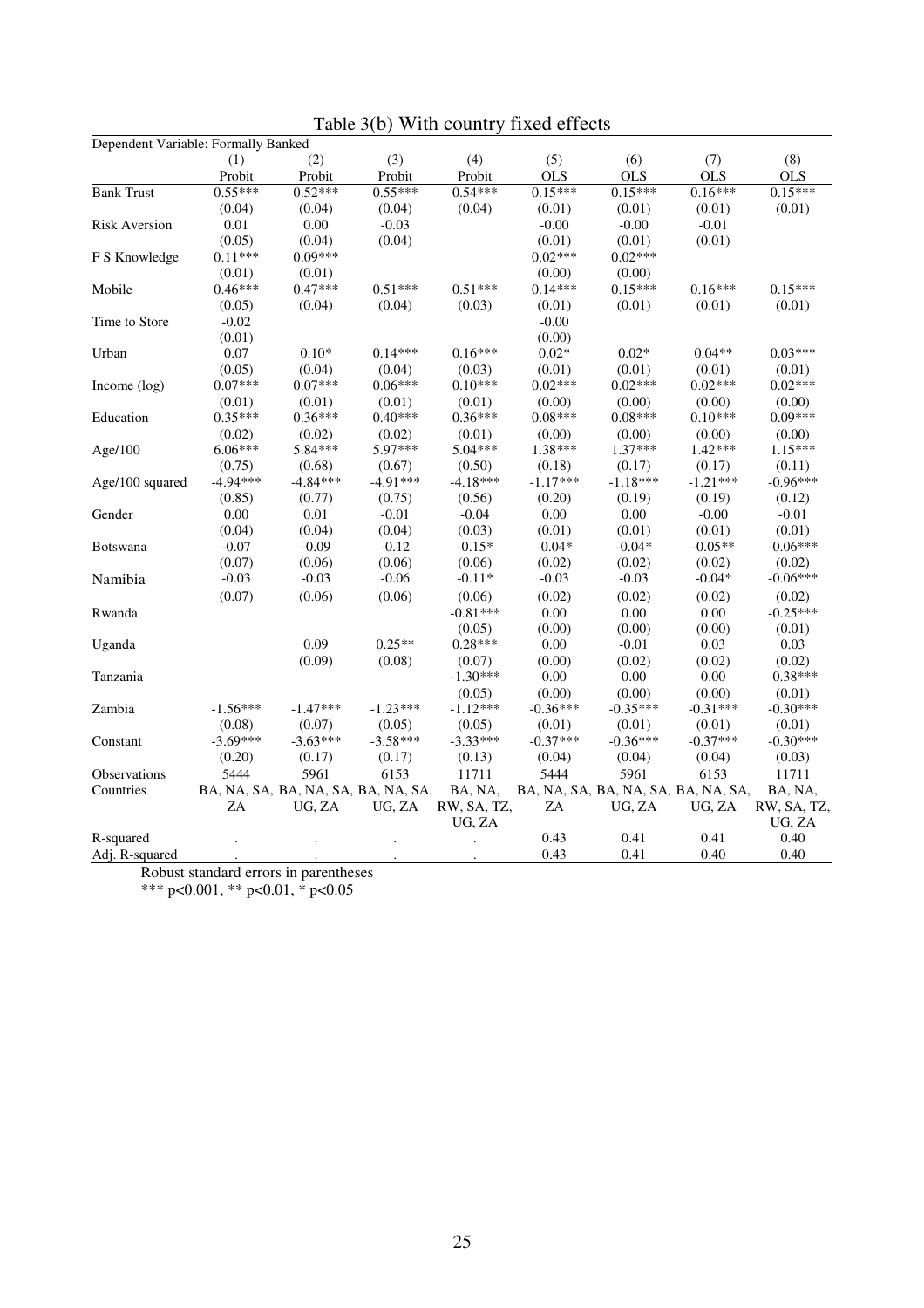|                      | Dependent variable: Personal income (log) |             |            |                                                                         |            |             |
|----------------------|-------------------------------------------|-------------|------------|-------------------------------------------------------------------------|------------|-------------|
|                      | (1)                                       | (2)         | (3)        | (4)                                                                     | (5)        | (6)         |
|                      | <b>OLS</b>                                | <b>OLS</b>  | $IV-2SLS$  | $IV-2SLS$                                                               | $IV-2SLS$  | $IV-2SLS$   |
|                      |                                           |             | Educ exo   | Educ exo                                                                | Educ endo  | Educ endo   |
| <b>Banked</b>        | $0.85***$                                 | $1.01***$   | $1.03***$  | $-7.71***$                                                              | 1.81***    | 0.69        |
|                      | (0.06)                                    | (0.04)      | (0.25)     | (1.41)                                                                  | (0.25)     | (0.36)      |
|                      | (0.17)                                    | (0.32)      | (0.36)     | (10.49)                                                                 | (0.84)     | (1.00)      |
| <b>Risk Aversion</b> | $0.23***$                                 |             | $0.23***$  |                                                                         | $0.15*$    |             |
|                      | (0.05)                                    |             | (0.06)     |                                                                         | (0.06)     |             |
|                      | (0.24)                                    |             | (0.20)     |                                                                         | (0.19)     |             |
| Time to Store        | $-0.09***$                                |             | $-0.09***$ |                                                                         |            |             |
|                      | (0.02)                                    |             | (0.02)     |                                                                         |            |             |
|                      | (0.04)                                    |             | (0.03)     |                                                                         |            |             |
| Urban                | $-0.16*$                                  |             | $-0.17**$  |                                                                         | 0.05       |             |
|                      | (0.06)                                    |             | (0.06)     |                                                                         | (0.07)     |             |
|                      | (0.29)                                    |             | (0.29)     |                                                                         | (0.15)     |             |
| Education            | 0.01                                      | $0.18***$   | $-0.01$    | $1.37***$                                                               | $-0.31***$ | $-0.13$     |
|                      | (0.03)                                    | (0.02)      | (0.04)     | (0.19)                                                                  | (0.06)     | (0.07)      |
|                      | (0.20)                                    | (0.15)      | (0.24)     | (1.42)                                                                  | (0.48)     | (0.33)      |
| Age/100              | $3.23***$                                 | 3.33***     | $3.10**$   | 17.76***                                                                | $2.42*$    | 4.25***     |
|                      | (0.79)                                    | (0.51)      | (1.07)     | (2.63)                                                                  | (1.10)     | (0.88)      |
|                      | (2.72)                                    | (1.61)      | (3.02)     | (17.17)                                                                 | (2.40)     | (1.37)      |
| Age/100 squared      | $-3.12***$                                | $-3.13***$  | $-3.11**$  | $-14.68***$                                                             | $-3.34**$  | $-5.05***$  |
|                      | (0.84)                                    | (0.56)      | (1.15)     | (2.33)                                                                  | (1.18)     | (0.88)      |
|                      | (2.36)                                    | (1.33)      | (2.39)     | (14.57)                                                                 | (1.46)     | (1.26)      |
| Gender               | $-0.29***$                                | $-0.36***$  | $-0.31***$ | $-0.54***$                                                              | $-0.29***$ | $-0.45***$  |
|                      | (0.05)                                    | (0.03)      | (0.06)     | (0.08)                                                                  | (0.06)     | (0.04)      |
|                      | (0.15)                                    | (0.09)      | (0.13)     | (0.20)                                                                  | (0.19)     | (0.16)      |
| Constant             | $3.42***$                                 | $1.85***$   | $3.50***$  | $-2.79***$                                                              | $4.21***$  | $3.23***$   |
|                      | (0.23)                                    | (0.13)      | (0.25)     | (0.79)                                                                  | (0.29)     | (0.28)      |
|                      | (1.41)                                    | (0.95)      | (1.45)     | (5.76)                                                                  | (2.16)     | (1.40)      |
| Observations         | 5633                                      | 11711       | 5444       | 11512                                                                   | 5444       | 9701        |
| Countries            |                                           |             |            | BA, NA, SA, BA, NA, RW, BA, NA, SA, BA, NA, RW, BA, NA, SA, BA, NA, RW, |            |             |
|                      | ZA                                        | SA, TZ, UG, | ZA         | SA, TZ, UG,                                                             | ZA         | SA, TZ, UG, |
|                      |                                           | $\rm ZA$    |            | $\rm ZA$                                                                |            | $\rm ZA$    |
| R-squared            | 0.06                                      | 0.14        | 0.07       | $-3.33$                                                                 | 0.00       | 0.05        |
| Adj. R-squared       | 0.06                                      | 0.14        | 0.06       | $-3.33$                                                                 | 0.00       | 0.05        |

|  | Table 4: Income and use of bank services |
|--|------------------------------------------|
|  | (a) Without country fixed effects        |

The "Educ exo" regressions treat "Banked" as endogenous and use "F S Knowledge" and "Bank Trust" as instruments.

The "Educ endo" regressions also treat "Educ" as endogenous and also include "Time to Store" as an instrument.

Robust standard errors (first row) and clustered by country standard errors (second row) in parentheses \*\*\*  $p<0.001$ , \*\*  $p<0.01$ , \*  $p<0.05$  (using robust standard errors)

See Table 3 for notes on the variables.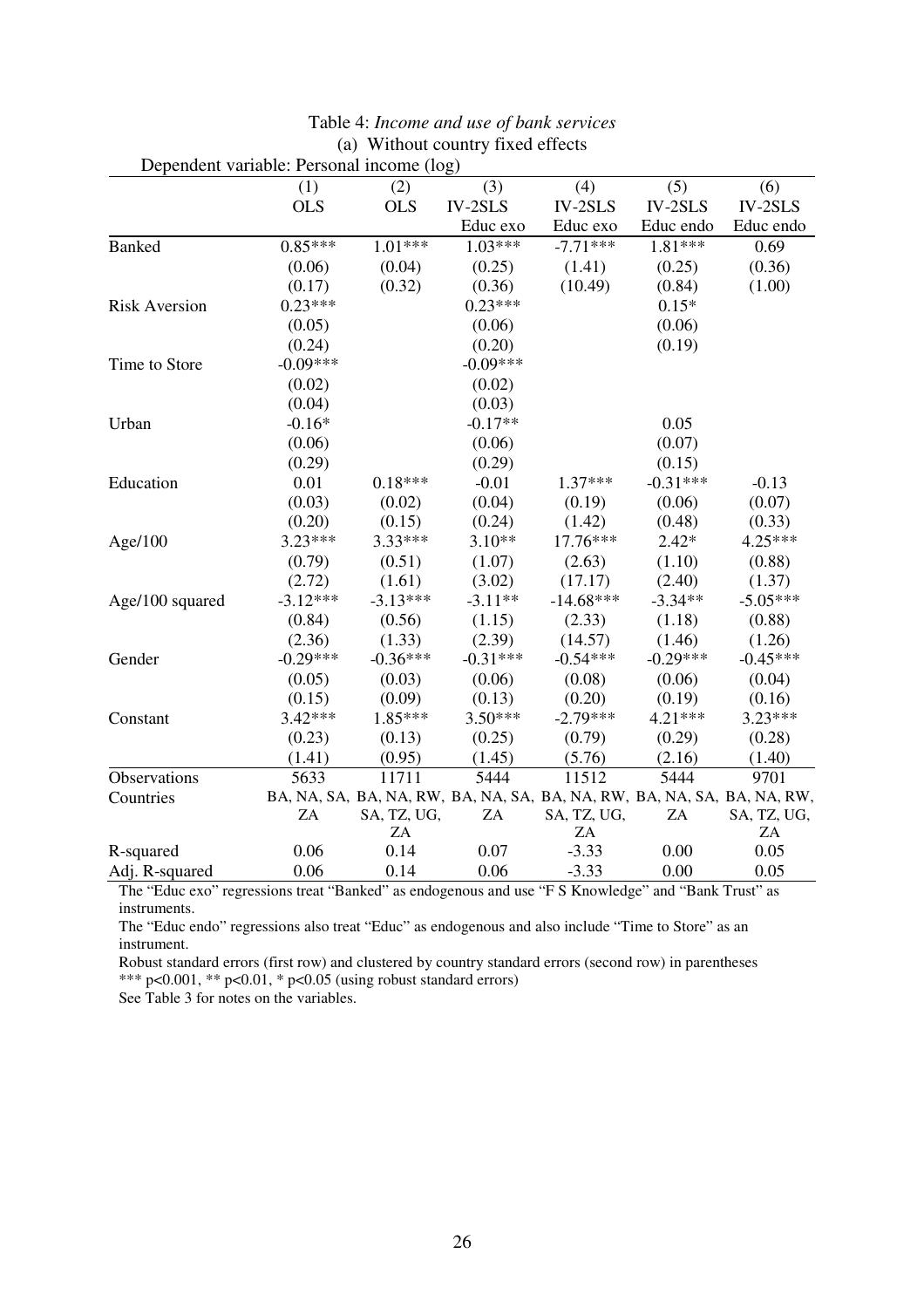| Table 4(b) With country fixed effects |            |             |            |                                                                         |            |             |  |  |  |
|---------------------------------------|------------|-------------|------------|-------------------------------------------------------------------------|------------|-------------|--|--|--|
|                                       | (1)        | (2)         | (3)        | (4)                                                                     | (5)        | (6)         |  |  |  |
|                                       | <b>OLS</b> | <b>OLS</b>  | $IV-2SLS$  | $IV-2SLS$                                                               | $IV-2SLS$  | $IV-2SLS$   |  |  |  |
|                                       |            |             | Educ exo   | Educ exo                                                                | Educ endo  | Educ endo   |  |  |  |
| <b>Banked</b>                         | $0.38***$  | $0.56***$   | 0.06       | 0.18                                                                    | $-0.71$    | $-2.03***$  |  |  |  |
|                                       | (0.07)     | (0.04)      | (0.32)     | (0.24)                                                                  | (0.48)     | (0.57)      |  |  |  |
| <b>Risk Aversion</b>                  | 0.03       |             | 0.02       |                                                                         | 0.02       |             |  |  |  |
|                                       | (0.05)     |             | (0.06)     |                                                                         | (0.06)     |             |  |  |  |
| Time to Store                         | $-0.06**$  |             | $-0.06***$ |                                                                         |            |             |  |  |  |
|                                       | (0.02)     |             | (0.02)     |                                                                         |            |             |  |  |  |
| Urban                                 | $-0.13*$   |             | $-0.11$    |                                                                         | $-0.17*$   |             |  |  |  |
|                                       | (0.06)     |             | (0.06)     |                                                                         | (0.07)     |             |  |  |  |
| Education                             | $0.07**$   | $0.11***$   | $0.11*$    | $0.15***$                                                               | $0.38***$  | $0.80***$   |  |  |  |
|                                       | (0.02)     | (0.01)      | (0.04)     | (0.03)                                                                  | (0.11)     | (0.13)      |  |  |  |
| Age/100                               | $3.64***$  | $4.04***$   | $4.18***$  | $4.57***$                                                               | 4.95***    | $5.76***$   |  |  |  |
|                                       | (0.79)     | (0.46)      | (1.07)     | (0.62)                                                                  | (1.16)     | (0.96)      |  |  |  |
| Age/100 squared                       | $-4.05***$ | $-4.50***$  | $-4.54***$ | $-4.98***$                                                              | $-4.58***$ | $-4.58***$  |  |  |  |
|                                       | (0.83)     | (0.49)      | (1.15)     | (0.66)                                                                  | (1.18)     | (0.89)      |  |  |  |
| Gender                                | $-0.25***$ | $-0.33***$  | $-0.26***$ | $-0.34***$                                                              | $-0.29***$ | $-0.33***$  |  |  |  |
|                                       | (0.05)     | (0.03)      | (0.05)     | (0.03)                                                                  | (0.06)     | (0.04)      |  |  |  |
| <b>Botswana</b>                       | $0.41***$  | $0.46***$   | $0.39***$  | $0.44***$                                                               | $0.36***$  | $0.37***$   |  |  |  |
|                                       | (0.06)     | (0.04)      | (0.09)     | (0.07)                                                                  | (0.09)     | (0.09)      |  |  |  |
| Namibia                               | 0.08       | $0.18***$   | 0.05       | $0.14*$                                                                 | $0.18*$    | 0.16        |  |  |  |
|                                       | (0.06)     | (0.04)      | (0.10)     | (0.07)                                                                  | (0.09)     | (0.09)      |  |  |  |
| Rwanda                                |            | $-1.86***$  |            | $-1.97***$                                                              |            | $-1.97***$  |  |  |  |
|                                       |            | (0.05)      |            | (0.09)                                                                  |            | (0.10)      |  |  |  |
| Tanzania                              |            | $-1.18***$  |            | $-1.31***$                                                              |            | $-1.33***$  |  |  |  |
|                                       |            | (0.04)      |            | (0.10)                                                                  |            | (0.14)      |  |  |  |
| Uganda                                |            | $-1.44***$  |            | $-1.45***$                                                              |            |             |  |  |  |
|                                       |            | (0.06)      |            | (0.08)                                                                  |            |             |  |  |  |
| Zambia                                | $-1.03***$ | $-0.95***$  | $-1.16***$ | $-1.10***$                                                              | $-1.48***$ | $-1.95***$  |  |  |  |
|                                       | (0.09)     | (0.08)      | (0.14)     | (0.11)                                                                  | (0.20)     | (0.22)      |  |  |  |
| Constant                              | $3.63***$  | $3.01***$   | $3.56***$  | 2.94***                                                                 | $2.43***$  | $1.11**$    |  |  |  |
|                                       | (0.25)     | (0.14)      | (0.23)     | (0.13)                                                                  | (0.37)     | (0.40)      |  |  |  |
| Observations                          | 5633       | 11711       | 5633       | 11711                                                                   | 5444       | 9701        |  |  |  |
| Countries                             |            |             |            | BA, NA, SA, BA, NA, RW, BA, NA, SA, BA, NA, RW, BA, NA, SA, BA, NA, RW, |            |             |  |  |  |
|                                       | ZA         | SA, TZ, UG, | ZA         | SA, TZ, UG,                                                             | ZA         | SA, TZ, UG, |  |  |  |
|                                       |            | ZA          |            | ZA                                                                      |            | ZA          |  |  |  |
| R-squared                             | 0.12       | 0.26        | 0.11       | 0.25                                                                    | 0.06       | $-0.07$     |  |  |  |
| Adj. R-squared                        | 0.11       | 0.26        | 0.11       | 0.25                                                                    | 0.06       | $-0.07$     |  |  |  |

The "Educ exo" regressions treat "Banked" as endogenous and use "F S Knowledge" and "Bank Trust" as instruments.

The "Educ endo" regressions also treat "Educ" as endogenous and also include "Time to Store" as an instrument.

Robust standard errors in parentheses

\*\*\* p<0.001, \*\* p<0.01, \* p<0.05